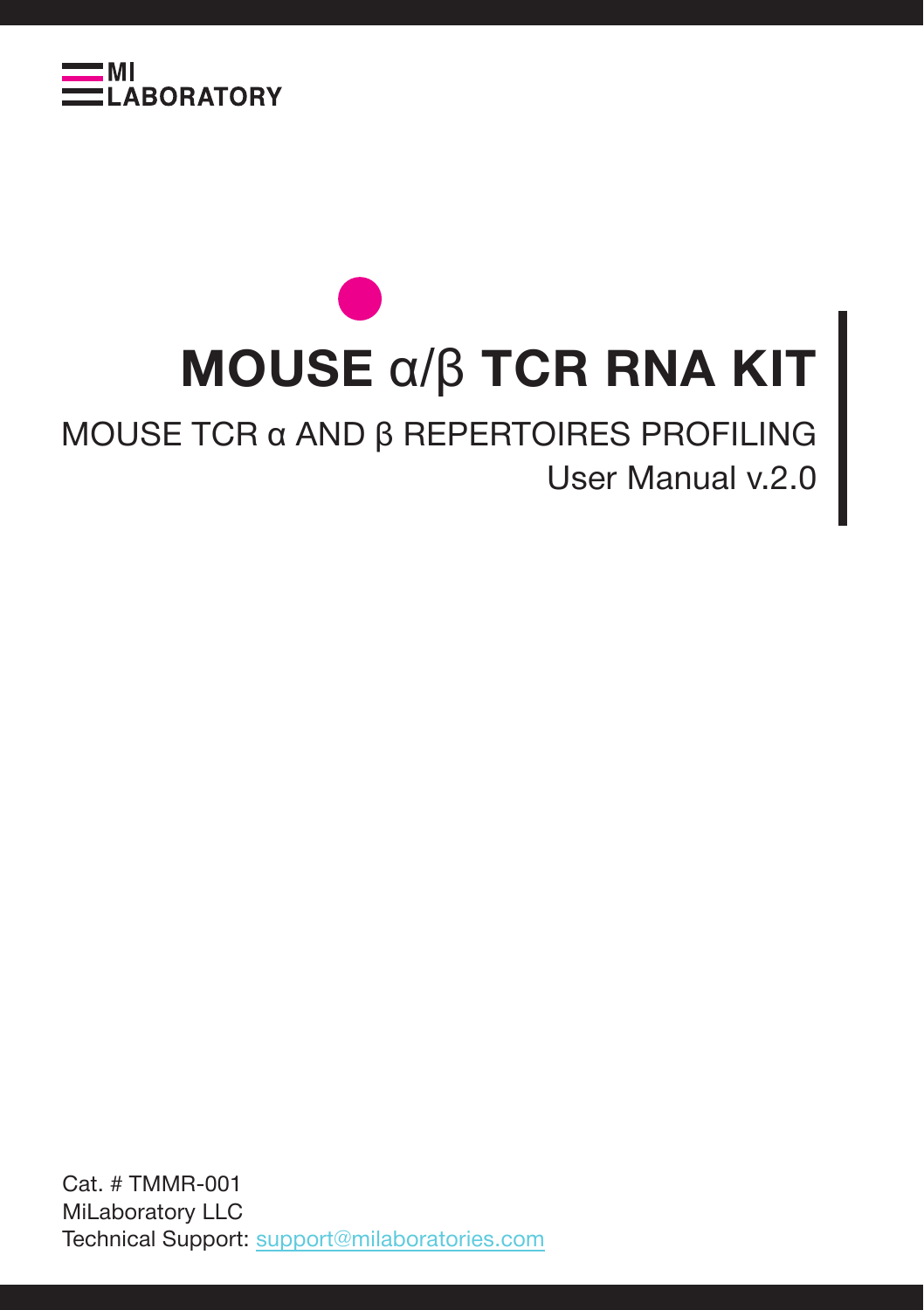This product is intended for research purposes only. This product is not intended to be used for therapeutic or diagnostic purposes.

This product is covered by copyrights owned by MiLaboratories Inc and MiLaboratory LLC. Commercial use of MIGEC™, MiXCR™ and VDJtools™ software requires licensing from MiLaboratories Inc. For more information about intellectual property rights, please email us at licensing@milaboratories.com

The use of this product may require the buyer to obtain additional third party intellectual property rights for certain applications.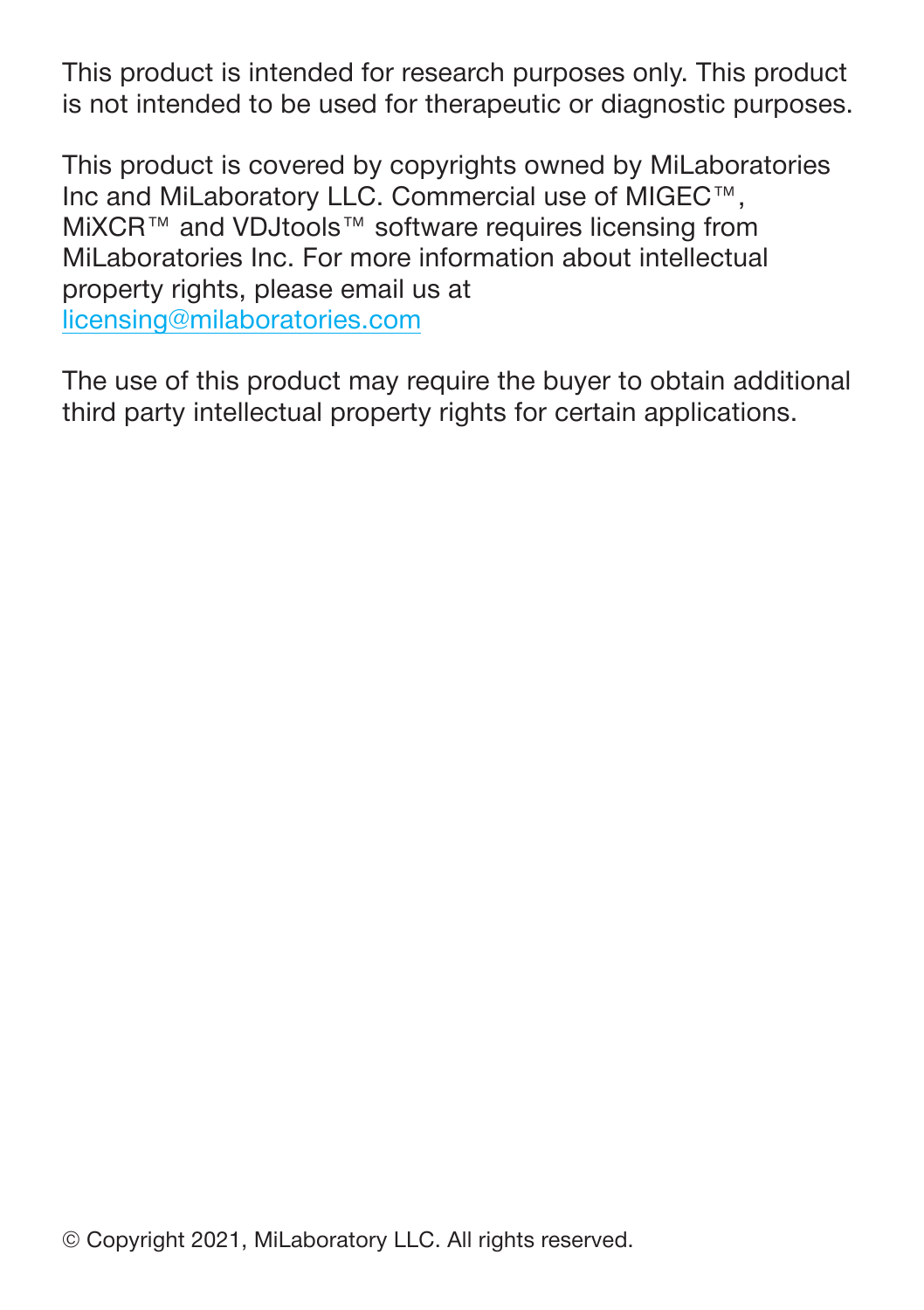# **TABLE OF CONTENTS**

- 2 Kit overview
- 4 Kit contents
- 5 Materials required but not Included
- 6 General recommendations to prevent contamination
- 7 Before you start
- 8 Starting material
- 9 Protocol
- 17 Sequencing recommendations
- 18 Appendix A
- 21 Appendix B
- 23 Troubleshooting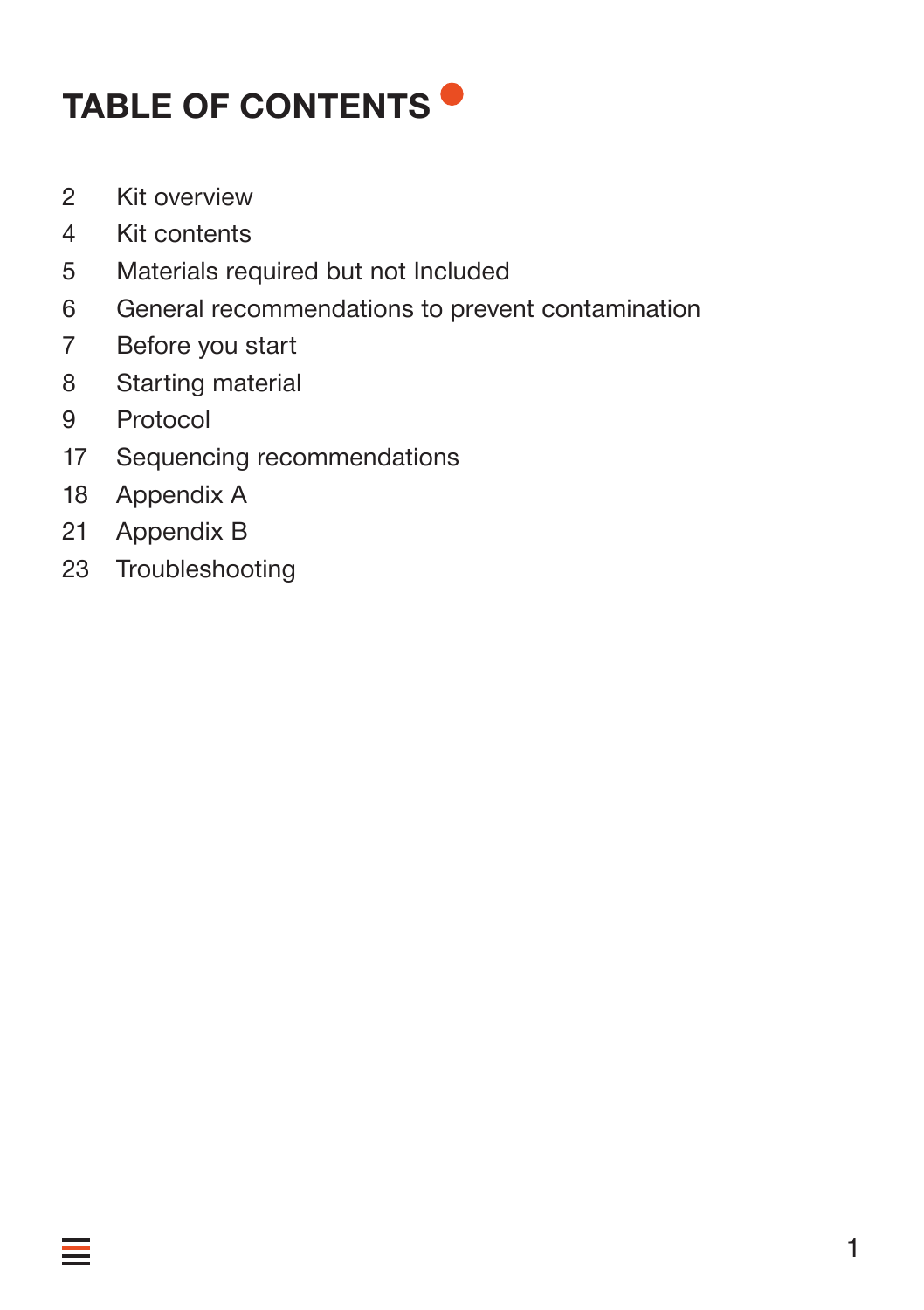

The **Mouse α/β TCR RNA Kit** is designed for unbiased amplification of TCR alpha and beta cDNA libraries using 5'RACE (**R**apid **A**mplification of **c**DNA **E**nds) with unique molecular identifiers (UMI) incorporated within template switch oligo. 5'RACE UMI technique allows for advanced PCR and sequencing error correction, exact quantification of template cDNA molecules, and accurate normalization of samples for comparisons of repertoire diversity metrics.

The kit includes a set of reagents sufficient to prepare 24 TCR alpha and 24 TCR beta cDNA libraries starting from 24 RNA samples.

The kit allows to start with RNA derived from 100 to 0.5 million sorted/purified T-cells, from peripheral blood leukocytes, or from T cell-containing tissues (see **Appendixes A** and **B** for recommended RNA isolation procedures), and produces indexed ready-to-sequence-on-Illumina® libraries. Up to 24 samples can be processed in parallel.

1st PCR amplification starts from the same cDNA sample and includes both TCR alpha and beta libraries in the same tube. 2nd PCR amplification starts from the product of 1st PCR and is performed separately for TCR alpha and beta chain repertoires (**Figure 1**).

═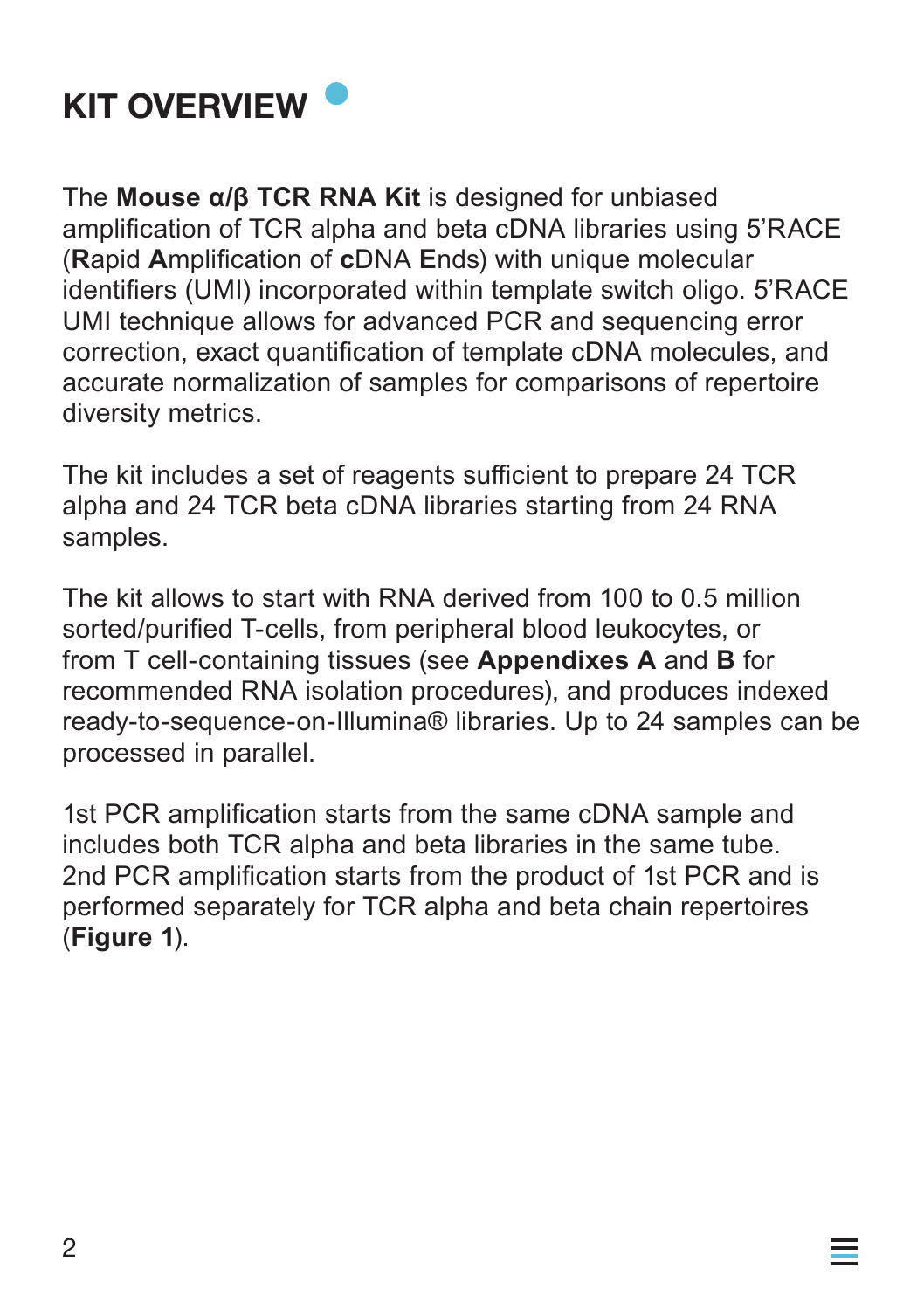

**Figure 1.** Mouse α/β TCR RNA kit pipeline.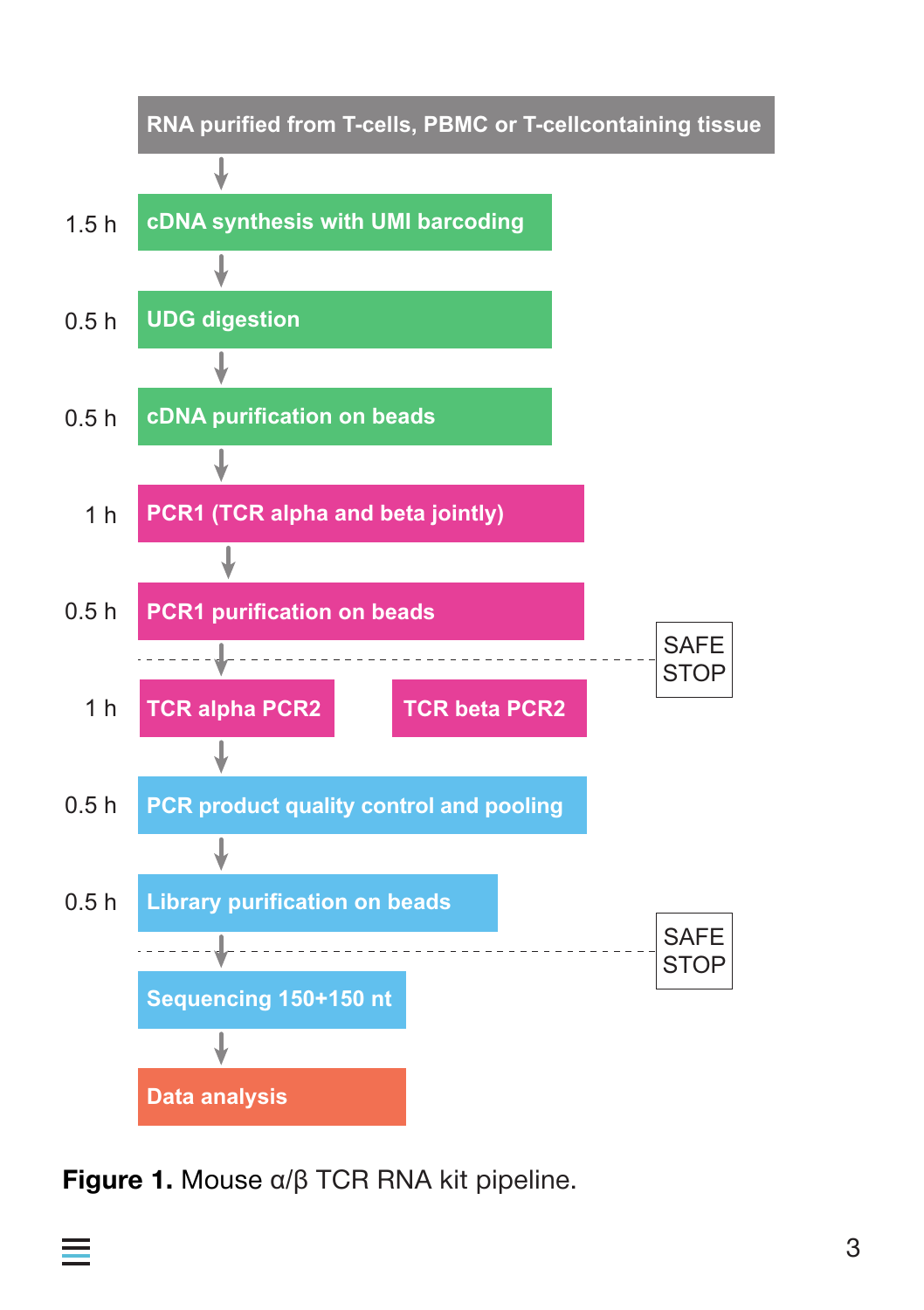# **KIT CONTENTS**

#### **Table 1.**

| <b>Component</b>    | Water volume to add (µI) |
|---------------------|--------------------------|
| NN oligo            | 60                       |
| TR mus synt         | 60                       |
| TR mus PCR1         | 60                       |
| <b>Control RNA</b>  | 50                       |
| TR-A mus PCR2       | 30                       |
| TR-B mus PCR2       | 30                       |
| Nuclease free water |                          |

亖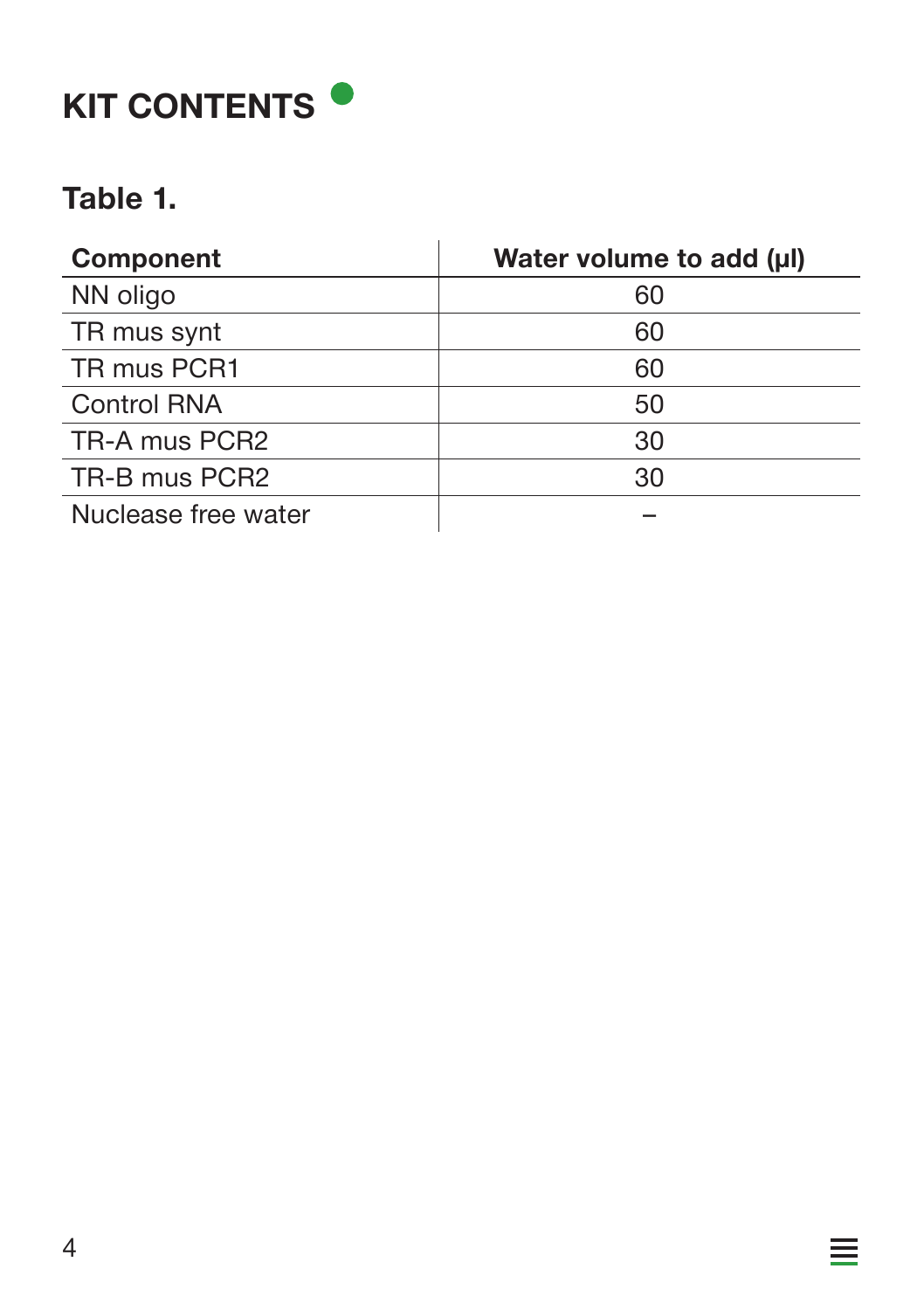# **MATERIALS REQUIRED BUT NOT INCLUDED**

- SMARTScribe™ Reverse Transcriptase (Clontech, Takara, Inc. П. #639536)
- $\Box$  RNAsin<sup>®</sup> 40 U/μl (Promega, #N2515)
- $\Box$  dNTP mix (10mM each)
- $\Box$  Uracil-DNA Glycosylase (New England Biolabs, #M0280S)
- $\Box$  Q5<sup>®</sup> Hot Start High-Fidelity DNA Polymerase (New England Biolabs, #M0493L)
- □ AMPure<sup>®</sup> XP Beads (Beckman Coulter, Inc. #A63881) or SPRIselect® Reagent Kit (Beckman Coulter, Inc. #B23317)
- $\Box$  Thermal Cycler
- $\Box$  Appropriate Magnetic Rack
- $\Box$  Freshly prepared 80% Ethanol (1200 μl per sample)
- $\Box$  Nuclease free water
- $\Box$  Low-speed benchtop Mini-centrifuge/vortex
- $\Box$  Qubit<sup>®</sup> fluorometer and Qubit dsDNA HS Assay Kit
- $\Box$  Bioanalyzer or agarose gel electrophoresis system
- $\Box$  Elution Buffer /EB (10 mM Tris-HCl, pH 8.0-8.5)
- $\Box$  IDT for Illumina Nextera DNA Unique Dual Indexes or IDT for Illumina — DNA/RNA UD Indexes, Tagmentation (any of #20027213, #20027214, #20027215 or #20027216) (recommended)

or

Nextera XT Index Kit (FC-131-1001) or Nextera XT Index Kit v2 П (any of Set A, B, C and D, FC-131-2001, FC-131-2002, FC-131- 2003, and FC-131-2004)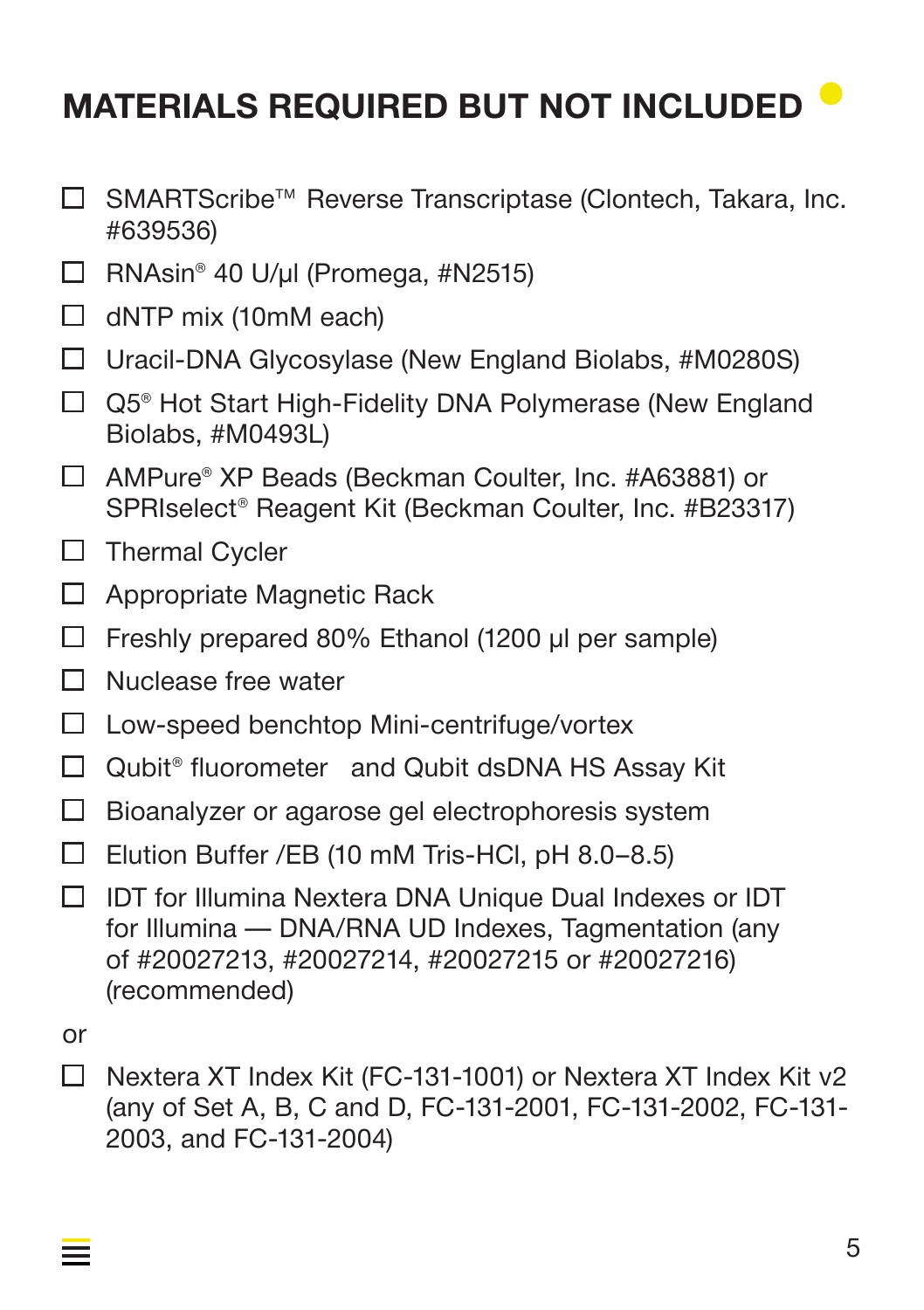# **GENERAL RECOMMENDATIONS TO PREVENT CONTAMINATION**

General recommendations to lower the risk of RNA degradation and contamination should be implemented such as using labcoats, gloves, tips with aerosol filters, certified RNAse/DNAse free reagents, performing of non-template control reaction.

To prevent cross-sample contamination library preparation should be performed in two separate workspaces (PCR boxes) located in different rooms: pre-PCR and post-PCR. The user should avoid transferring anything (reagents, pipets, racks etc.) from post-PCR to pre-PCR workspace. In the case of possible contamination, use decontaminating procedures with special reagents such as DNA-OFF™ (MP Biomedicals) and UV.

Perform cell isolation, RNA purification, cDNA synthesis and the 1st PCR preparation in the pre-PCR workspace (**Steps 1–8**). After the 1st PCR amplification transfer the tubes to the post-PCR workspace and perform all other steps (**10–19**) except for **Step 11**.

Perform UV decontamination each time before making up a PCR master-mix.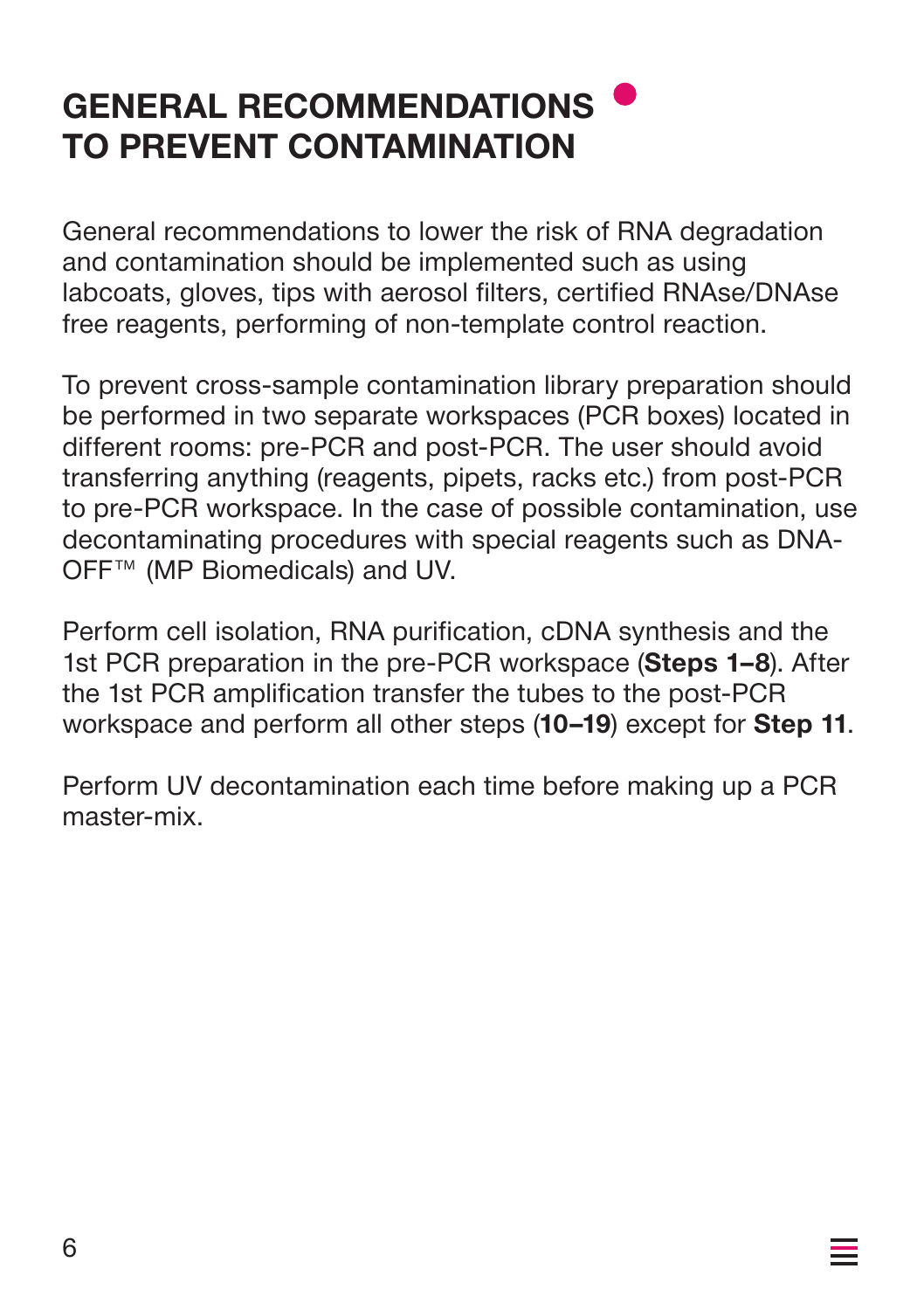

 $\equiv$ 

Add nuclease-free water to the tubes according to the **Table 1** in **Kit Content**. Mix by vortexing and spin down.

Make aliquots of NN-oligo depending on planned experimental setup. Each aliquot can be frozen/thawed no more than 4 times. Store all tubes at –20°C after dilution.

Add 50 μl of nuclease-free water to Control RNA. Incubate the tubes at room temperature for 10 min. Mix by vortexing and spin down. Store at –70°C.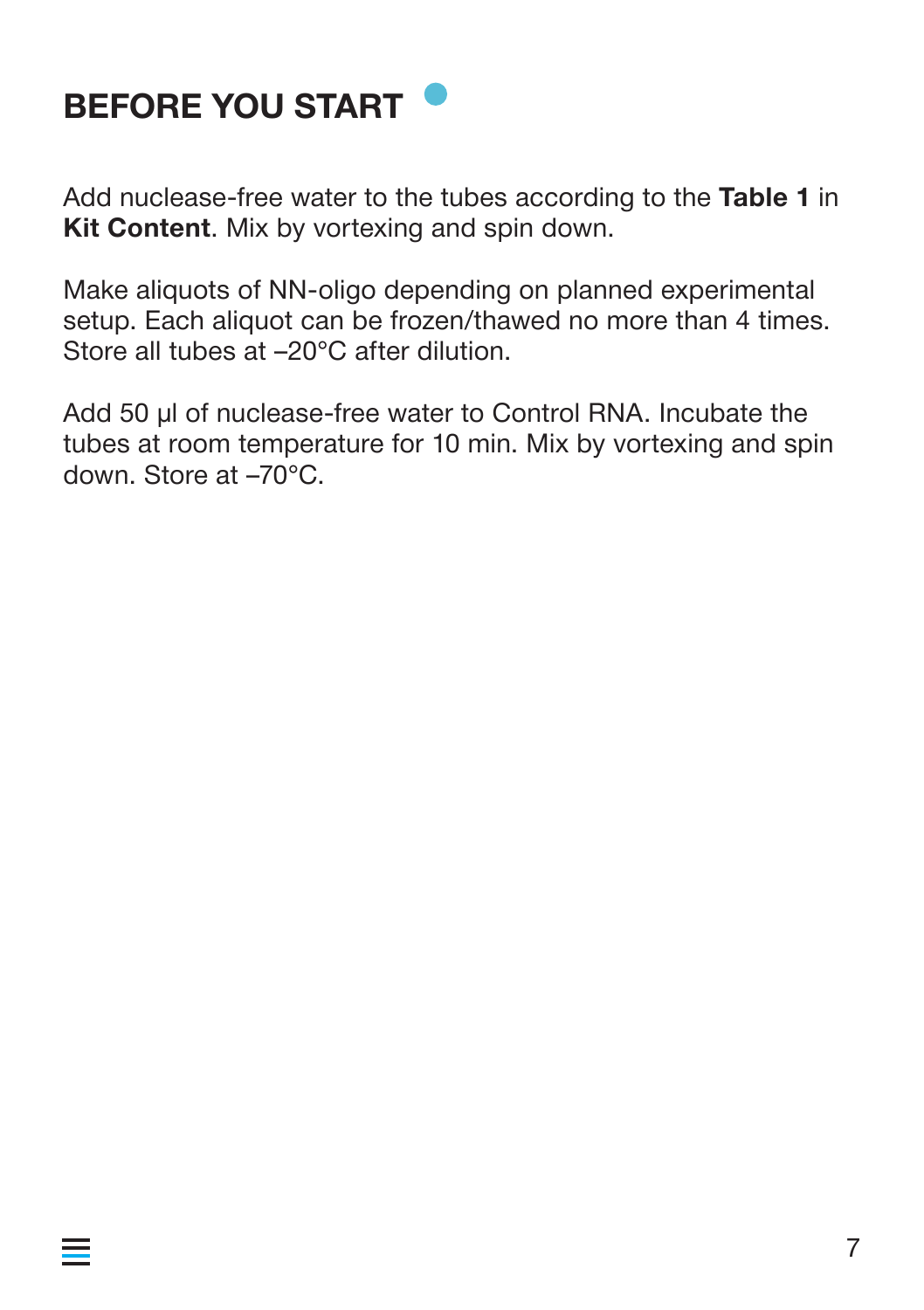# **STARTING MATERIAL**

See **Appendixes A** and **B** for our recommendations on RNA isolation.

Verified minimal number of cells for the protocol is 100 T-cells sorted directly into Qiagen RLT<sup>®</sup> buffer, followed by RNA extraction with TRIzol® (**Appendix B**).

High RNA quality is often critical for the efficient library preparation.

Large amounts of gDNA may significantly affect cDNA synthesis when starting from large (>200,000 cells) samples. It is recommended to perform DNAse treatment and additional purification of RNA before start.

Use Qubit® fluorometer or other fluorescent based method to determine RNA concentration.

For a small amount of starting material (100 – 50,000 T-cells), preferably, do not use DNAse and take all the RNA extracted from the sample of interest for cDNA synthesis.

Do not use heparin coated tubes for blood collection. Heparin dramatically decreases cDNA synthesis efficiency.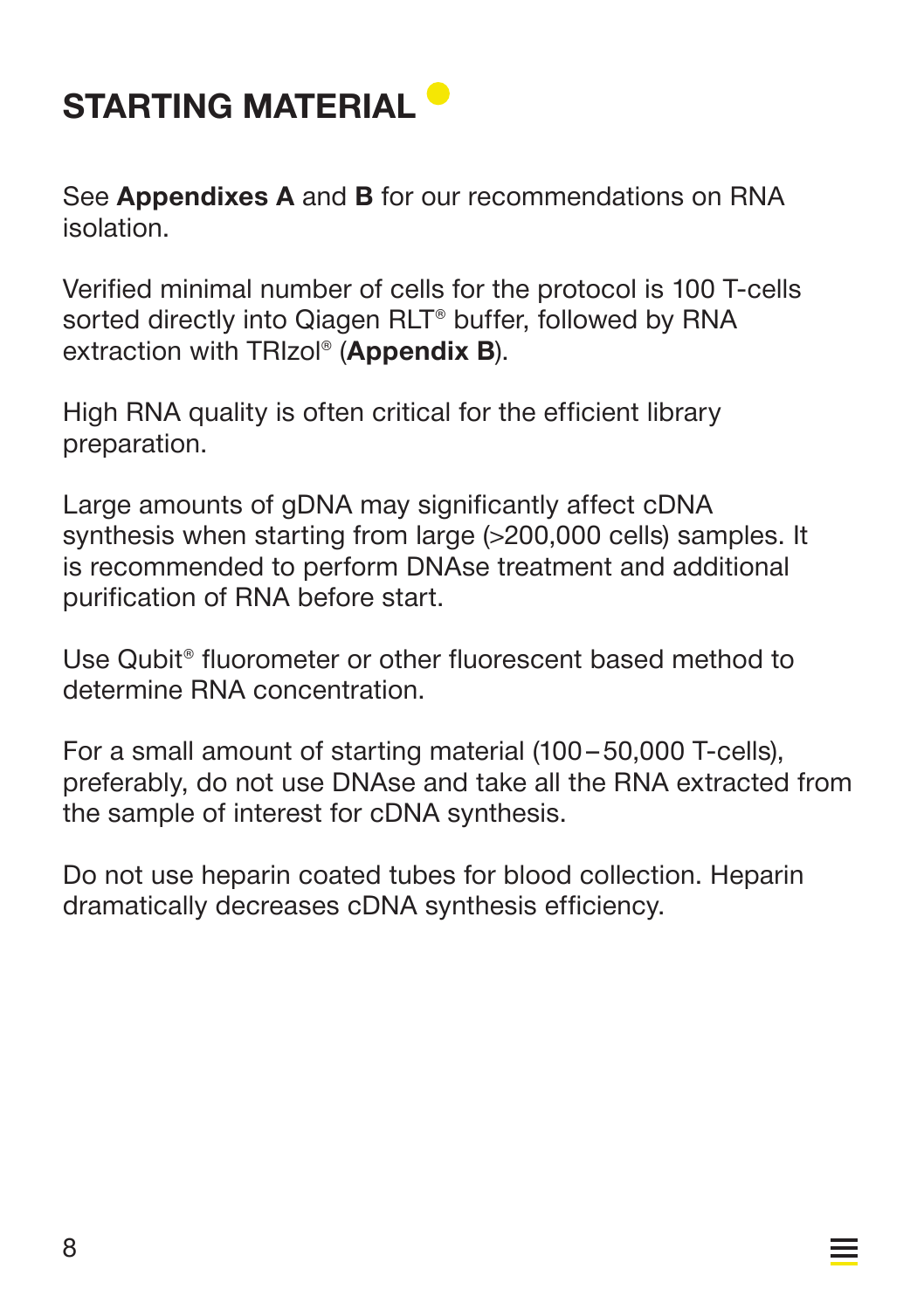

**NOTE:** Perform steps 1–8 and step 11 in a pre-PCR box/room.

#### **cDNA synthesis with template switch**

**1.** In sterile reaction tube(s)/strip(s), mix the following reagents in a final reaction volume of 12 μl:

1–10 μl RNA, up to 1000 ng per reaction\* 2 μl **TR Mus Synt** 0–9 μl RNAse free water 12 μl Total

\* For control reaction, take 10 μl of control RNA.

**2.** Place the reaction tube(s)/strip(s)/plate into a thermal cycler and incubate for 2 minutes at 70°C, then keep the tubes at room temperature for at least 5 minutes while preparing Master Mix.

**3.** While incubating, prepare Master Mix of the following components in a final volume of 18 μl per reaction, plus 10% of the total reaction mix volume:

- 6 μl cDNA Synthesis Buffer (Clontech, Takara)
- 3 μl DTT (20 mM)
- 2 μl NN oligo
- 3 μl dNTPs (10 mM each)
- 1 μl RNAsin® 40 U/μl
- 3 μl SMARTScribe™ Reverse Transcriptase (Clontech, Takara)

18 μl Total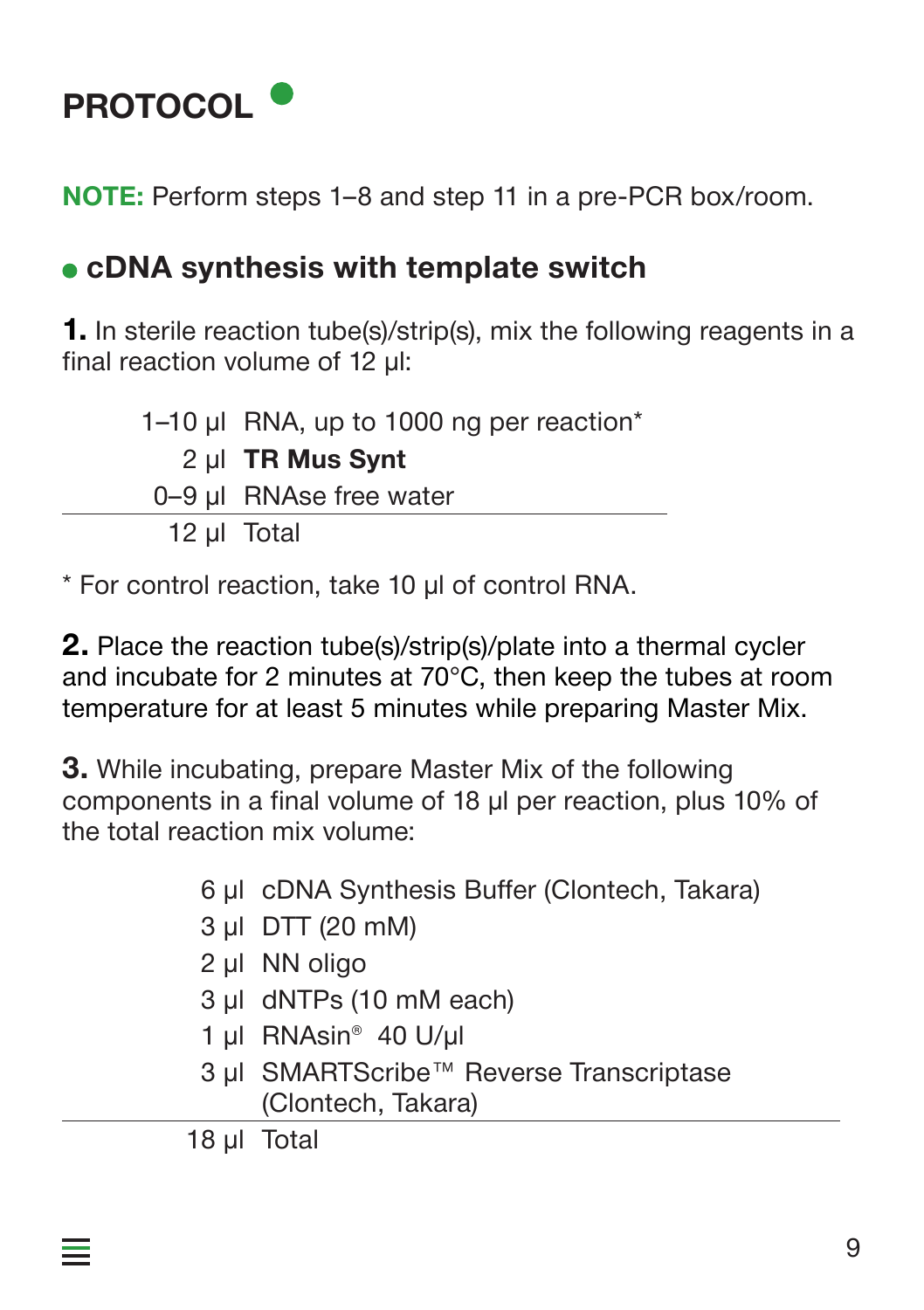**NOTE:** Add the Reverse Transcriptase to Master Mix just before use and mix gently by pipetting.

**4.** Add 18 μl of Master Mix to each reaction, pipette gently, spin briefly, and incubate for 60 minutes at 42°C.

**5.** Add 1 µl of Uracyl DNA glycosylase, gently mix by pipetting, and incubate for 30 minutes at 37°C.

**NOTE:** Uracyl DNA glycosylase treatment removes residual template switch oligo that is critical for the accurate labeling of starting cDNA molecules.

**6.** Purify obtained cDNA products using AMPure® XP Beads (Beckman Coulter) according to manufacturer protocol. Use 1:1 sample: AMPure® XP Beads ratio.

**NOTE:** To reduce drying time get out the tubes from the magnetic rack after second ethanol washing. Briefly spin the tubes to drop down all the remaining liquid. Place the tubes back on the magnetic rack, make sure there are no beads left in the supernatant and remove remaining liquid with a pipette.

Elute with 13 µl EB (10 mM Tris-HCl, pH 8.0–8.5) to get 12 µl of purified cDNA.

During the elution step, AMPure beads clumping may significantly reduce the cDNA yield, which is critical at the cDNA purification step. To maximize the cDNA yield, we strongly recommend to break up the clumps using pipetting and heating at 50°C for 10–30 minutes until complete dissolving.

 $\equiv$ 

If the supernatant volume recovered is less than 12 μl for any reason, bring the volume up to 12 μl by adding EB.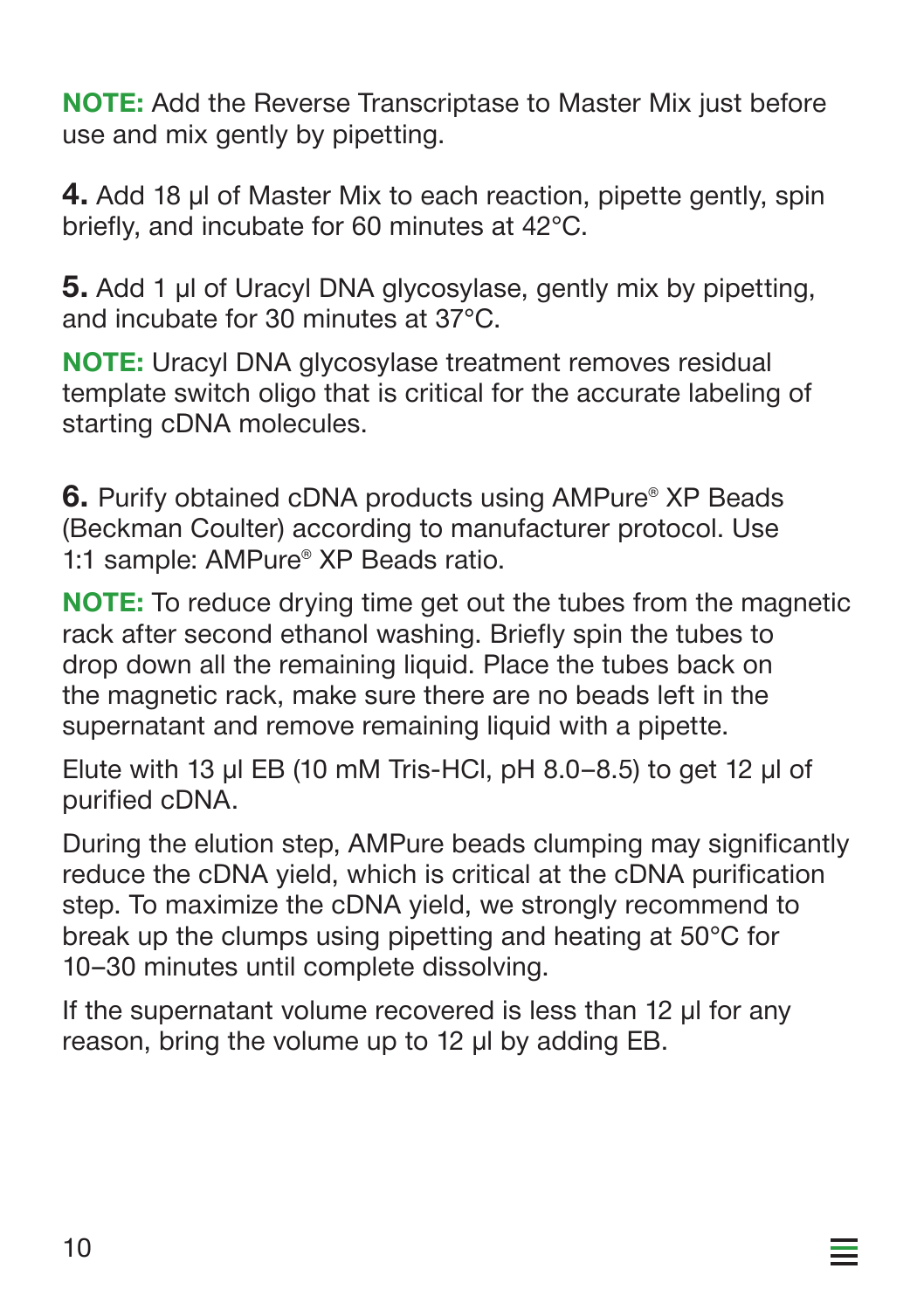## **1st PCR amplification**

**NOTE:** Both alpha and beta TCR chains are amplified in the same first round PCR reaction.

**7.** In a sterile tube, prepare PCR1 Master Mix in a final volume of 38 μl per reaction:

| 24.5 µl Nuclease free water |
|-----------------------------|
|-----------------------------|

- 10 μl Q5® polymerase buffer (5x, New England Biolabs)
	- 1 μl dNTPs (10 mМ each)
	- 2 μl **TR mus PCR1**
- 0.5 μl Q5® Hot Start High-Fidelity DNA Polymerase (New England Biolabs)

38 μl Total

**8.** Add 38 µl of PCR1 Master Mix to each of 12 µl cDNA samples. Mix gently by pipetting.

**9.** Perform PCR using the following parameters:

| $98^{\circ}$ C | 30 <sub>s</sub> |                             |
|----------------|-----------------|-----------------------------|
| $98^{\circ}$ C | 10 <sub>s</sub> |                             |
| $60^{\circ}$ C | 20 <sub>s</sub> | $15-21$ cycles <sup>*</sup> |
| $72^{\circ}$ C | 40 <sub>s</sub> |                             |
| $72^{\circ}$ C | 2 min           |                             |
| $4^{\circ}$ C  | hold            |                             |

\* Choose the number of cycles depending on the amount of RNA/ T-cell numbers at the start (**Table 2**).

**NOTE:** Proceed in the post-PCR box/room.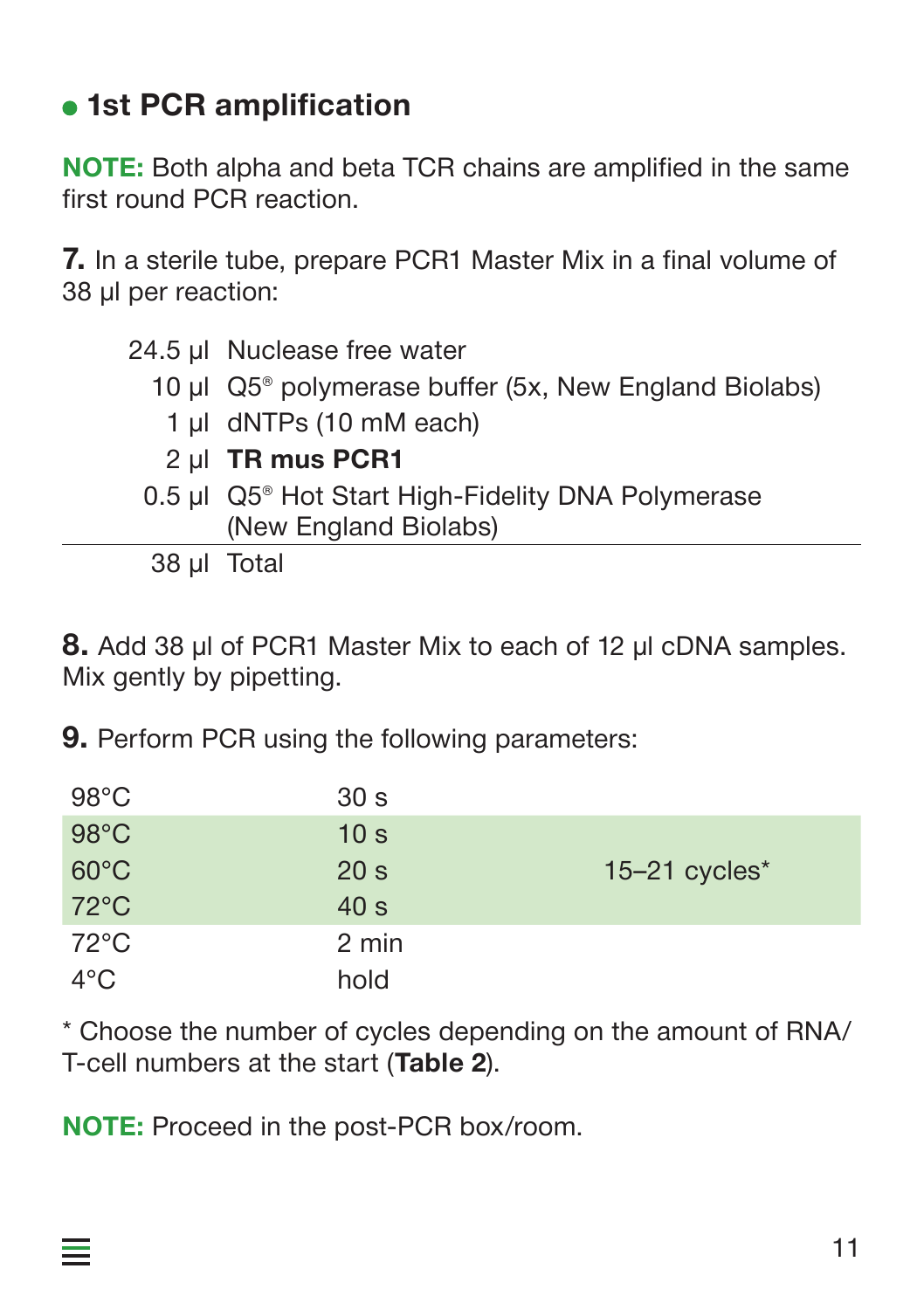**10.** Purify the obtained PCR products using AMPure<sup>®</sup> XP Beads (Beckman Coulter) according to manufacturer protocol. Use 1 : 0.8 sample: AMPure® XP Beads ratio. Elute with 30 µl EB (10 mM Tris HCl, pH 8.0–8.5).

**SAFE STOP POINT:** Purified product of the 1st PCR can be stored up to 1 month at –20°C.

## **2nd PCR amplification**

**NOTE:** At this point, the samples must be split and processed separately for TCR alpha and beta chain libraries. Therefore, from each of the 1st PCR reactions, you will obtain two libraries in the 2nd PCR: one for TCR alpha and one for TCR beta.

**11.** Dilute **TR-A mus PCR2** and **TR-B mus PCR2** with nucleasefree water 1 : 9 just before use. Discard diluted aliquots after use.

**12.** Prepare two separate PCR2 Master Mixes in a final volume of 22 μl per reaction.

#### **For TCR alpha**

- 15.25 μl Nuclease free water
	- 5 μl Q5® polymerase buffer (5x, New England Biolabs)
	- 0.5 μl dNTPs (10 mM each)
		- 1 μl **TR-A mus PCR2 (diluted 1 : 9)**
	- 0.25 μl Q5® High-Fidelity DNA Polymerase (New England Biolabs)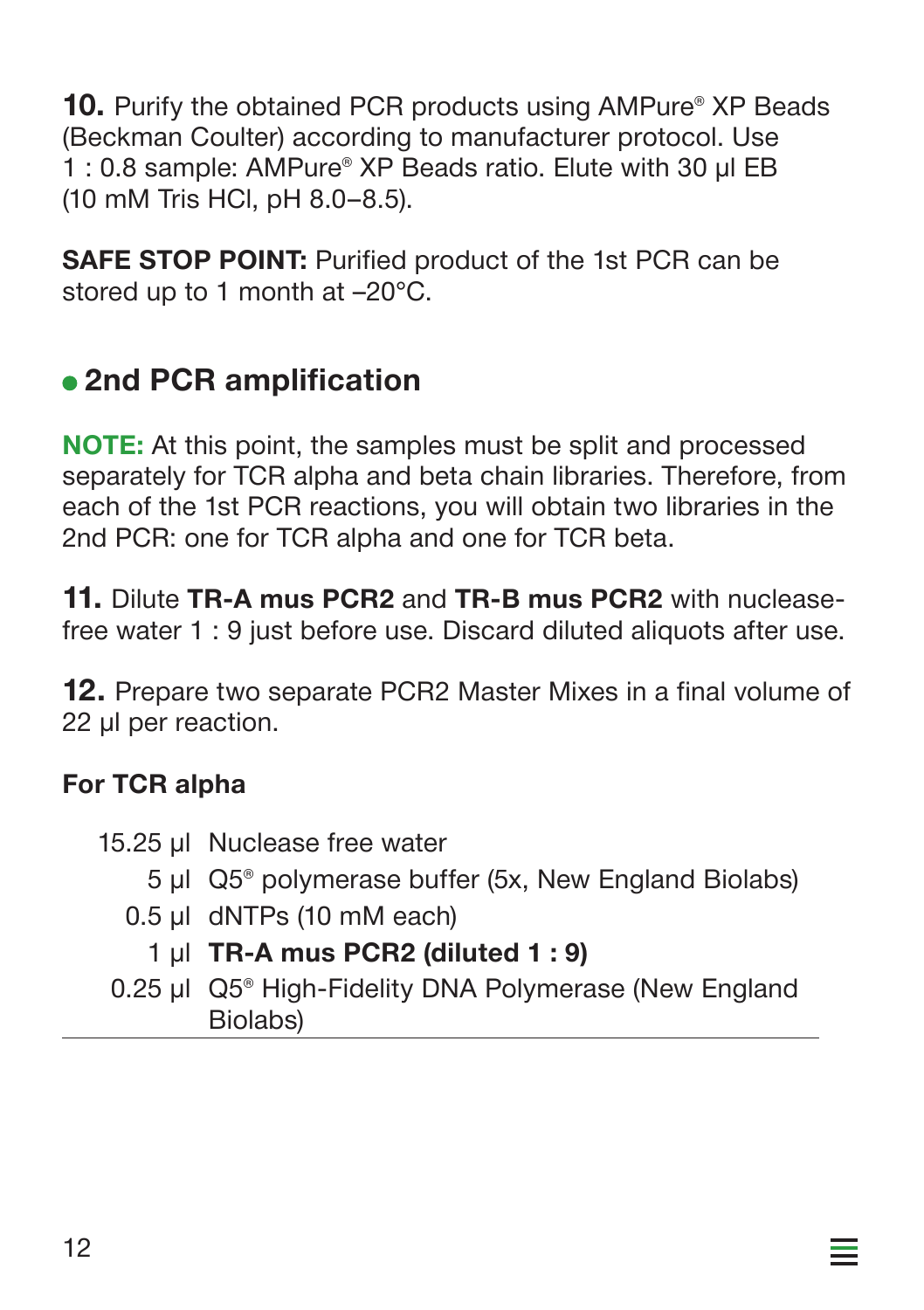#### **For TCR beta**

- 15.25 μl Nuclease free water
	- 5 μl Q5® polymerase buffer (5x, New England Biolabs)
	- 0.5 μl dNTPs (10 mM each)
		- 1 μl **TR-B mus PCR2 (diluted 1 : 9)**
	- 0.25 μl Q5® High-Fidelity DNA Polymerase (New England Biolabs)

**13.** For each reaction, add 22 μl of PCR2 Master Mix to a nuclease-free 0.2 ml tube/strip. Two separate reactions volumes are required for TCR alpha and beta chain.

**14.** Add 2 µl of purified 1st PCR product to each TCR alpha and TCR beta chain reaction.

**15a.** If using **IDT for Illumina Nextera Unique Dual Indexing primers** (recommended):

Add 1 μl of IDT for Illumina Nextera DNA UD Index to each reaction. Use unique Index for each reaction.

#### **15b.** If using **Nextera XT Indexing primers**:

Add 1 μl of Nextera N70X and 1 μl of Nextera S50X primer to each reaction. Use unique Indexing primers combination for each reaction.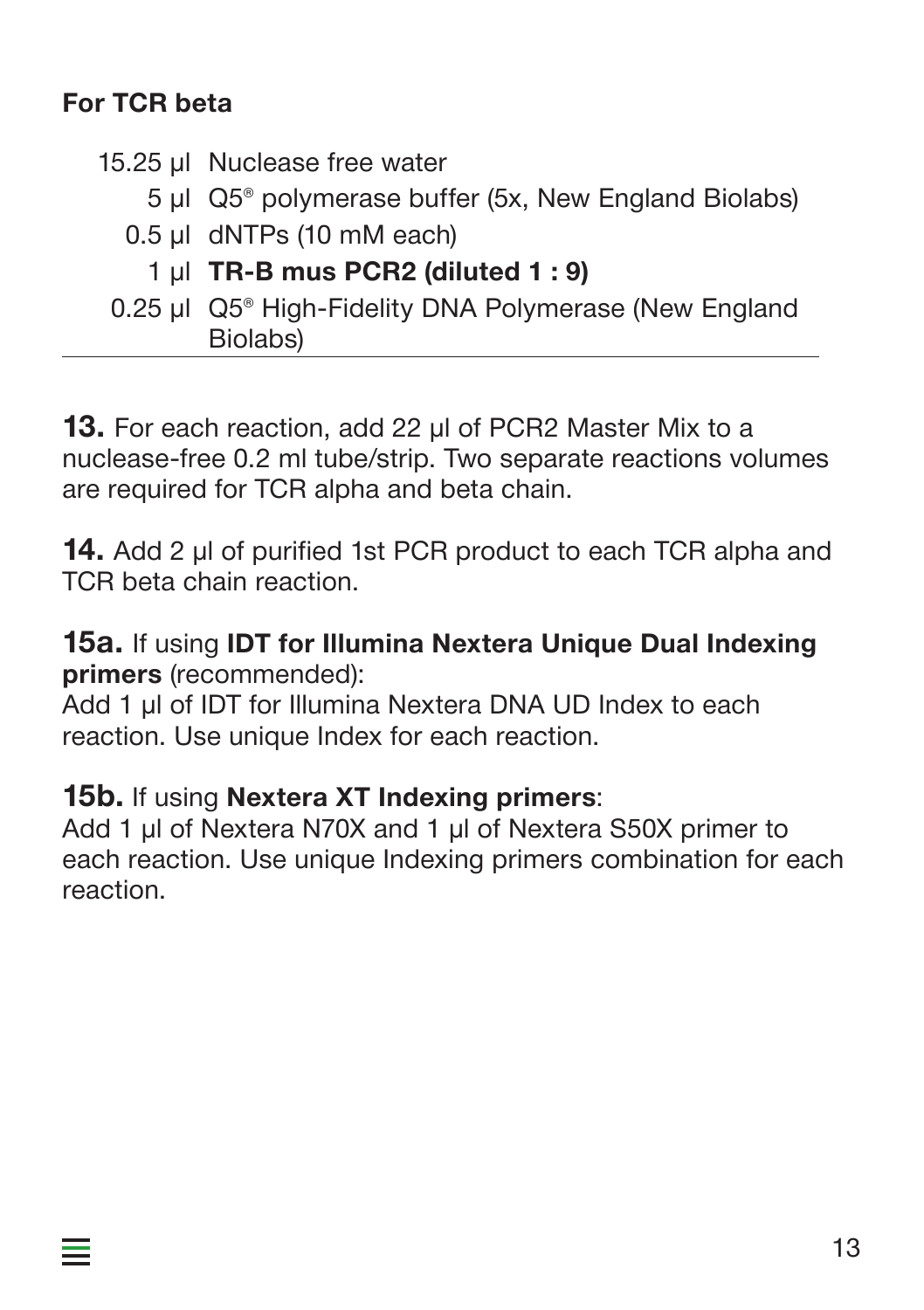**16.** Perform PCR using the following parameters:

| $98^{\circ}$ C | 30 <sub>s</sub> |                  |
|----------------|-----------------|------------------|
| $98^{\circ}$ C | 10 <sub>s</sub> |                  |
| $55^{\circ}$ C | 20 <sub>s</sub> | 10-16 cycles $*$ |
| $72^{\circ}$ C | 40 <sub>s</sub> |                  |
| $72^{\circ}$ C | 2 min           |                  |
| $4^{\circ}$ C  | hold            |                  |

\* Choose the number of cycles depending on the amount of RNA/ T-cell numbers at the start (**Table 2**).

**Table 2.** Approximate number of PCR cycles and sequencing reads.

| <b>Estimated</b><br>number of<br>T-cells in a<br>sample | Amount<br>of RNA to<br>start cDNA<br>synthesis | <b>Recommended</b><br>number of 1st<br><b>PCR cycles</b> | Approximate<br>number of 2nd<br><b>PCR cycles</b> | <b>Recommended</b><br>number of<br>sequencing<br>reads per<br>sample |
|---------------------------------------------------------|------------------------------------------------|----------------------------------------------------------|---------------------------------------------------|----------------------------------------------------------------------|
| $10^2 - 5 \times 10^2$<br>T-cells                       | all                                            | 21                                                       | $14 - 16$                                         | 10 <sup>4</sup>                                                      |
| $5x10^2 - 5x10^3$<br>T-cells                            | all                                            |                                                          |                                                   | 5x10 <sup>4</sup>                                                    |
| $5x10^3 - 5x10^4$<br>T-cells                            | $5 - 50$ ng                                    | 18                                                       | $12 - 14$                                         | 5x10 <sup>5</sup>                                                    |
| $5x10^4 - 10^5$<br>T-cells                              | 50-100 ng                                      |                                                          | $11 - 12$                                         | 10 <sup>6</sup>                                                      |
| $10^5 - 5 \times 10^5$<br>T-cells                       | 100-500 ng                                     | 15                                                       | $12 - 15$                                         | $5x10^6$                                                             |
|                                                         | $10 \mu$<br>control RNA                        | 18                                                       | $10 - 11$                                         |                                                                      |

**NOTE:** The optimal number of cycles may vary for different templates, cell types, thermal cyclers, and sample amounts. We recommend that you determine the minimal number of PCR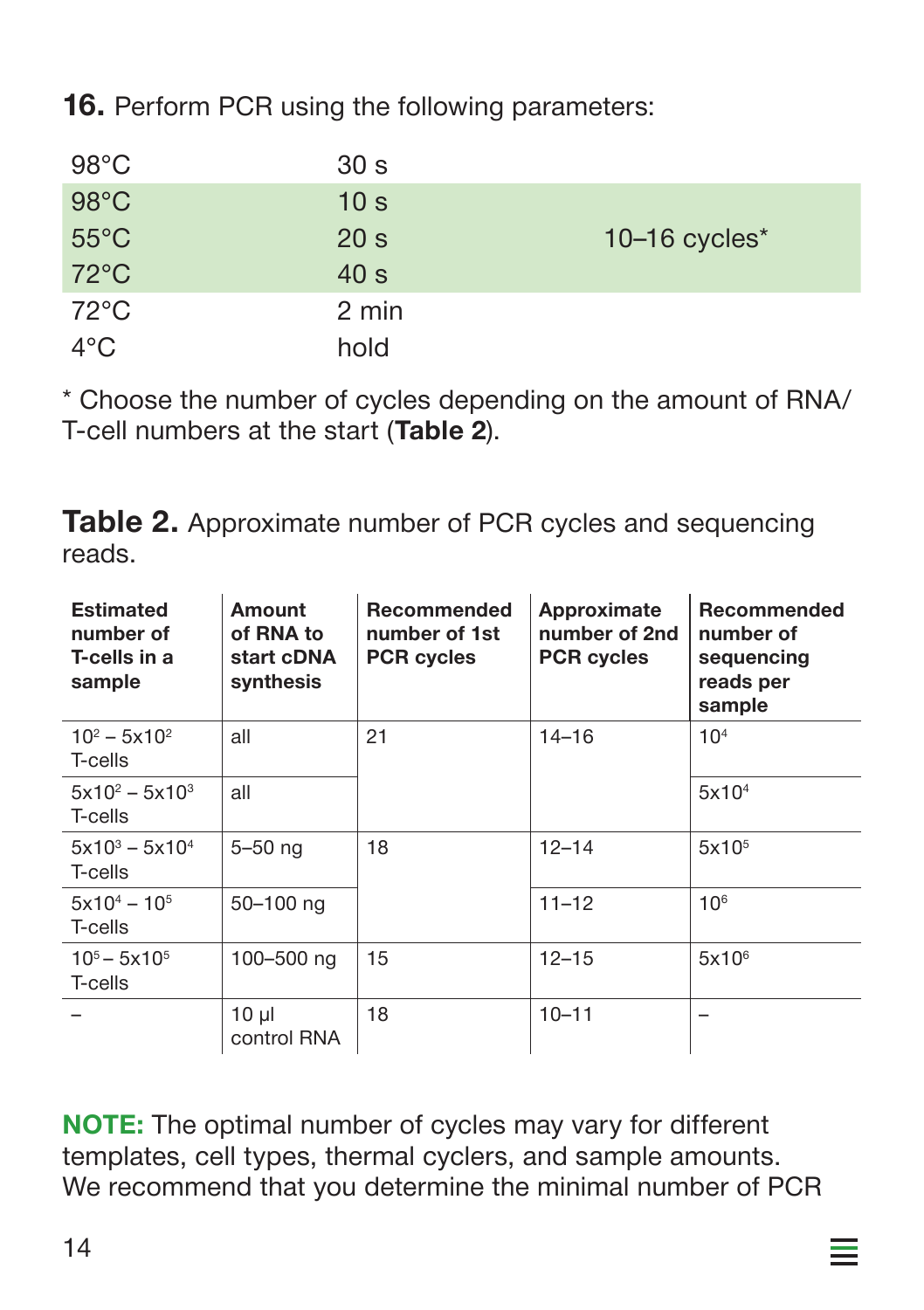cycles required to obtain a sufficient amount (at least 30 ng of each library) empirically for each experiment. Furthermore, we recommend that you generate parallel libraries of similar nature (e.g., ten samples of 2,000–20,000 sorted T-cells each, TCR alpha and beta chains) using the same number of PCR cycles, and mix the obtained libraries in equal volume proportions for sequencing. This allows obtaining an even coverage in terms of reads-percDNA. For example, the library, which started from 50,000 T-cells may produce more PCR product than one which started with 20,000 T-cells after the same number of PCR cycles. However, the former library would also carry proportionally more TCR cDNA molecules, and thus requires more sequencing reads to achieve a comparable coverage.

**17.** Verify quality of the obtained PCR product by analyzing an aliquot of the sample alongside a DNA ladder on the agarose gel or capillary electrophoresis (e.g. BIOANALYZER® or TapeStation®, Agilent Technologies).The library should have a peak size at approximately 650 bp (**Figure 2**).



**Figure 2.** A typical library peak size. The shape and length distribution of a TCR library may vary depending on the repertoire composition.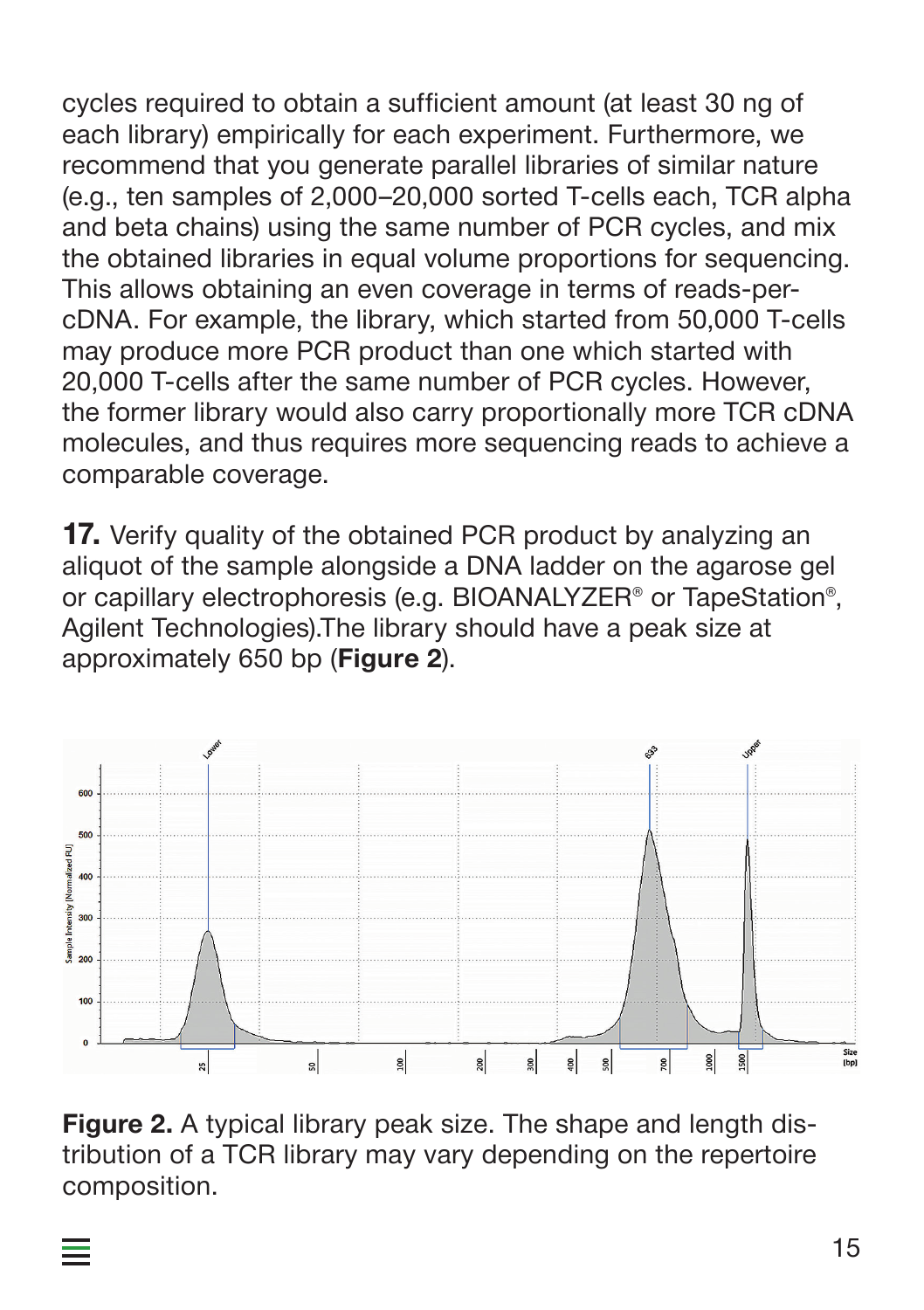**18.** Pool the obtained libraries (separate pools, one for TCR alpha and another one for TCR beta) by combining an equal volume portion of each individual sample from the 2nd PCR. The resulting amount of pooled PCR products should be at least 100 ng for each pool.

**19.** Purify up to 100 μl of pooled PCR product using AMPure® XP Beads (Beckman Coulter) according to manufacturer protocol. Use 1: 0.8 sample: AMPure<sup>®</sup> XP Beads ratio. Elute with 30 ul EB (10 mM Tris HCl, pH 8.0–8.5).

**20.** Verify quality of obtained pooled libraries by analyzing the aliquot by agarose gel or capillary electrophoresis (e.g. BIOANALYZER® or TapeStation®, Agilent Technologies). In some cases non-specific amplification products shorter than 400 bp are detected along with normal TCR libraries 650-700 bp long. To remove these non-specific products repeat beads purification procedure using 1 : 0.7 sample: AMPure® XP Beads ratio.

 $\equiv$ 

**SAFE STOP POINT:** Store purified libraries at –20°C.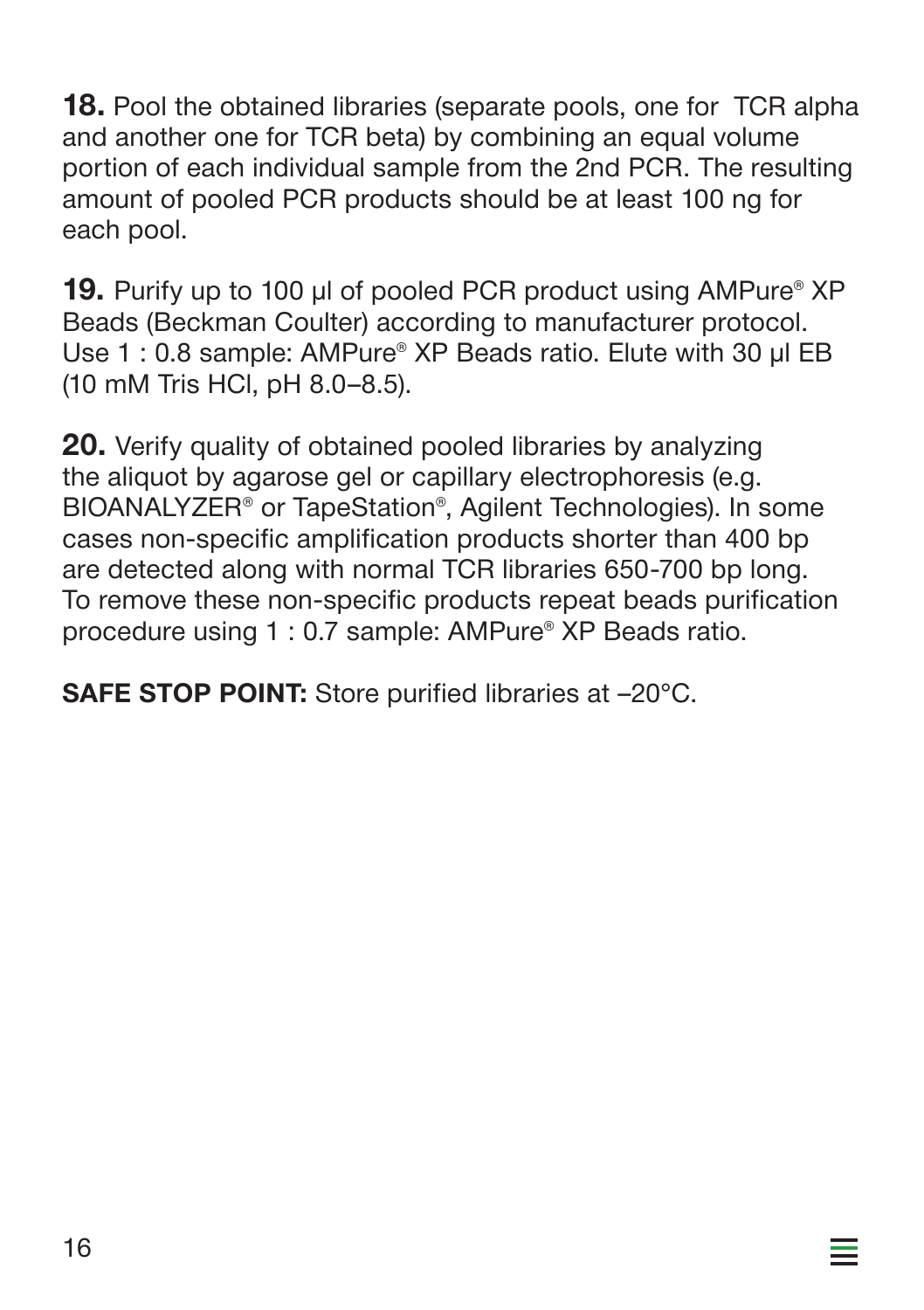## **Sequencing recommendations**

 $\equiv$ 

The obtained purified pooled library is ready for Illumina sequencing.

Determine library concentration according to the Illumina recommendations.

Spike with at least 25% of PhiX or another random library (e.g. RNA-Seq, Exome-Seq etc).

Analyze the resulting pooled library using at least 150+50 nt (for the high accuracy of V gene identification use 150+150 nt) paired end Illumina sequencing with standard Illumina® sequencing primers. 150+50 nt length is sufficient to cover the CDR3 region and UMI. However, the longer the reads are, the more accurate the V gene segments identification is afterwards. For comparative analysis of the obtained TCR repertoire data, use the same sequencing platform. Ideally, use the same sequencing run for the samples under comparison, or mix control and experimental samples in order to minimize batch effects.

Data analysis can be performed with MiGEC and MiXCR software for UMI group assembly and initial clonotype extraction from raw sequencing reads.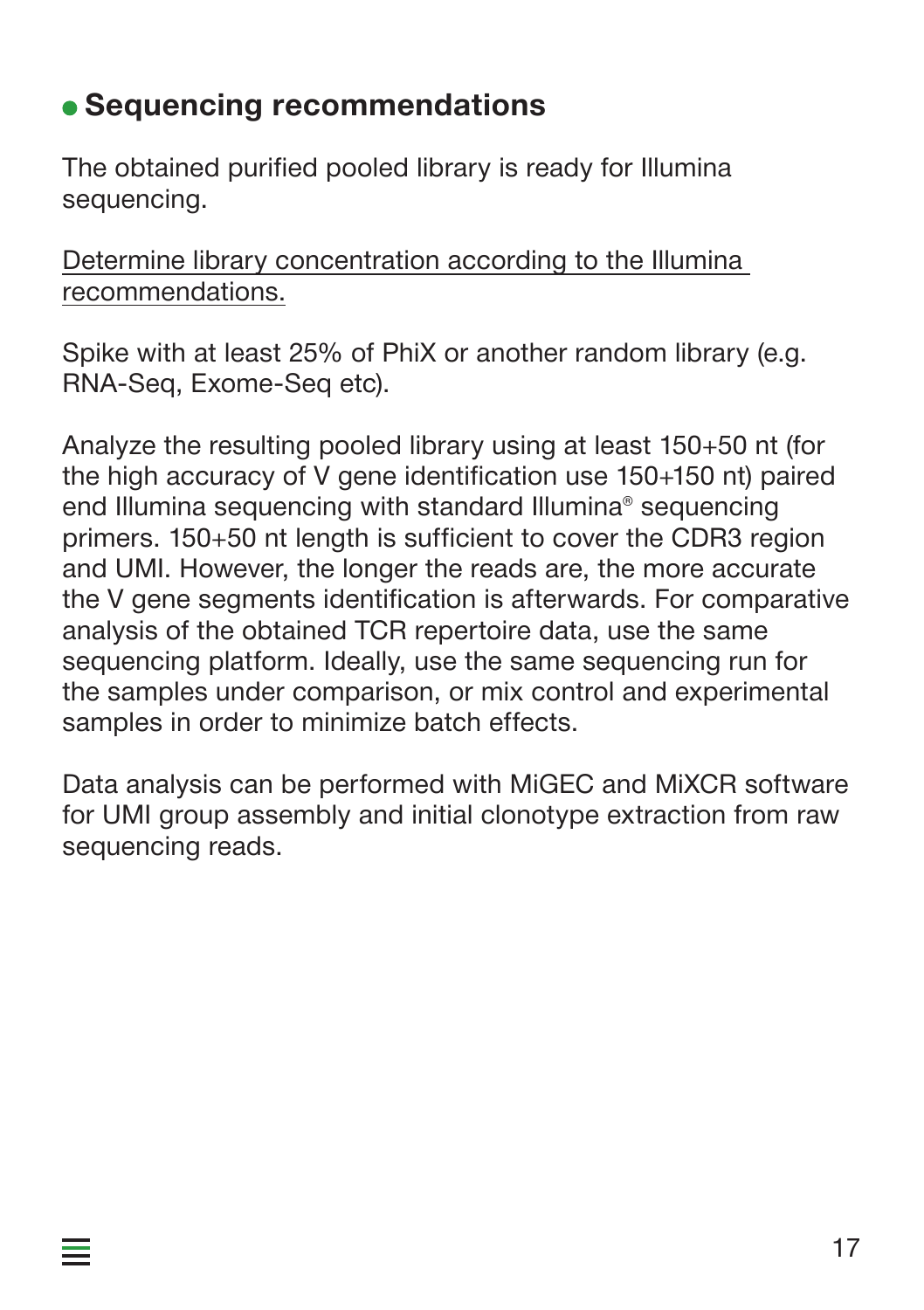## **APPENDIX A: PREPARING STARTING MATERIAL**

TCR cDNA libraries can be generated starting from RNA isolated from sorted/isolated T-cells, PBMCs or any tissue containing T-cells. Control for the counts of T-cells of interest in a sample is desirable for the downstream data analysis.

It is preferable to use freshly isolated cell sample. In the case of frozen samples, culture thawed cells overnight in RPMI-1640 supplemented with 10% mouse serum.

Lysed cells/tissues can be stored in RLT® buffer (QIAGEN) at –70°C for at least 6 months.

Large samples (>50,000 cells) can be also stored in TRIzol® at –70°C for up to 6 months.

**For large samples** (>50,000 cells): verify quantity and quality of extracted RNA, using QuBit and Agilent Bioanalyzer or gel electrophoresis. RNA Integrity Number > 7, or correct 28S rRNA:18S rRNA ratio (around 1.5–2.5 : 1) and a low number of shadow bands above and below 18S band are indicative of high quality RNA. However, it is often the case that medium quality RNA allows obtaining high quality TCR libraries.

**For small samples** (i.e. < 50,000 cells) it is not necessary to check quantity and quality of extracted RNA.

Degraded RNA may indicate that the samples were stored too long before processing, isolated RNA was stored at an incorrect temperature or RNAse contamination.

Carrier poly(A) RNA can be used during the RNA extraction procedure to increase the yield of isolated RNA. Carrier RNA will not interfere with primers for cDNA synthesis reaction.

═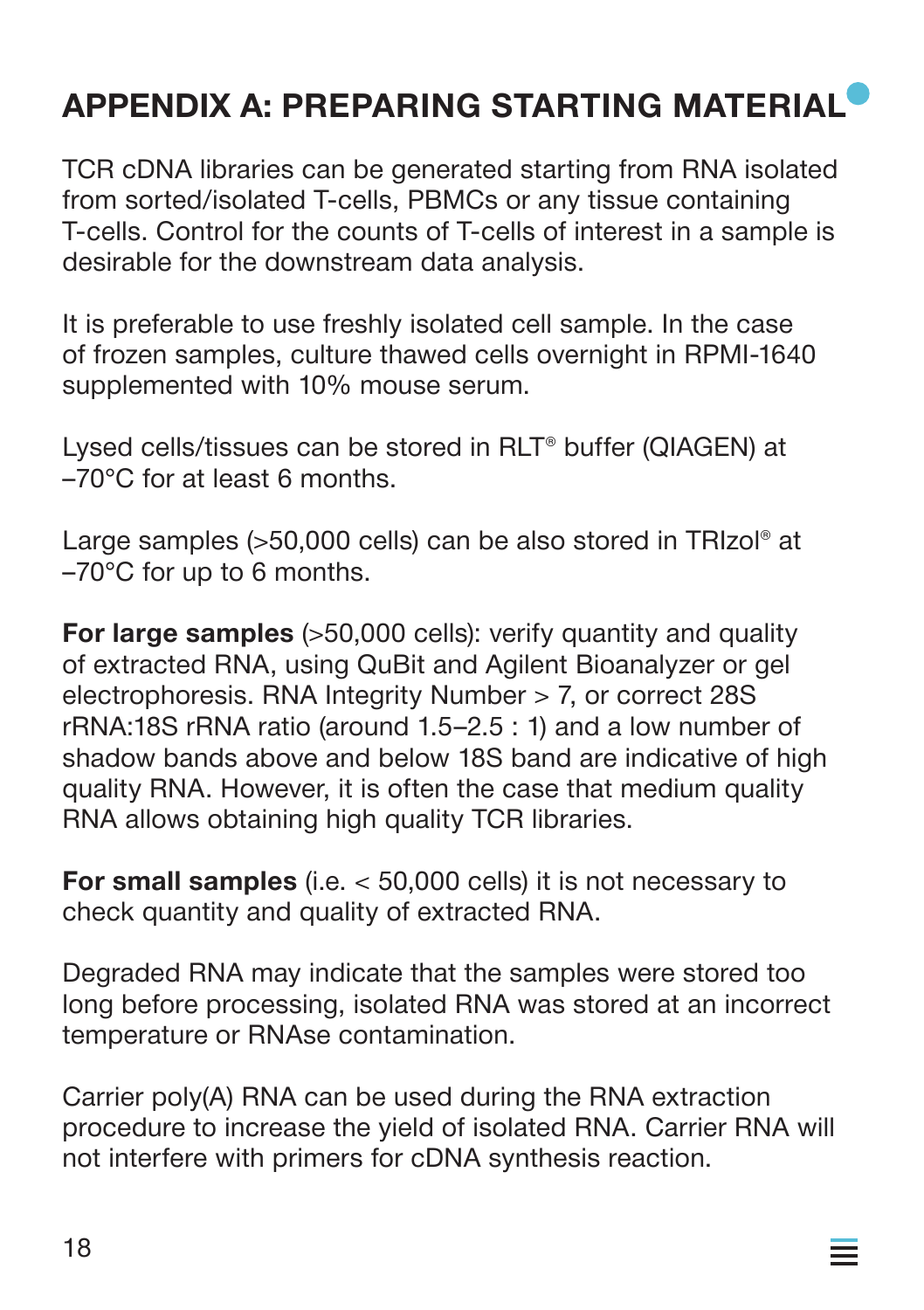Purified RNA can be stored in water or in 75% ethanol at –70°C. For small RNA amounts (less than 100 ng), it is preferable to start cDNA synthesis immediately after RNA extraction.

Further recommendations should help to choose the appropriate strategy for RNA isolation in most situations.

## **PBMC**

═

Perform isolation of mononuclear cells from whole blood using Ficoll Paque density gradient centrifugation. Spin down the cells at 350g for 15 minutes, remove the supernatant.

Add at least 50 μl (or 50 μl per 2x10<sup>5</sup> cells) of RLT® buffer and mix by pipetting for:

- storage at -70°C for up to 6 months, or
- RNA purification using RNeasy Micro or Mini kit (QIAGEN), or

– RNA purification using 4 volumes of TRIzol® added per 1 volume of RLT® buffer (**Appendix B**).

Alternatively, place cells in at least 300 μl (or 300 μl per 3 x 10<sup>6</sup> cells) of TRIzol® and extract RNA using TRIzol® protocol (**Appendix B**).

Large amounts of gDNA may affect cDNA synthesis. For large number of cells (> 200,000), when using a column-based RNA extraction method, DNAse treatment is recommended. gDNA eliminator columns (QIAGEN) can also be used for DNA removal.

## **From 100 to 50,000 sorted or purified T-cells**

Sort/place directly in 50-300 μl RLT® buffer. The volume of RLT® buffer should not be diluted more than 20% during sorting. 50,000 sorted cells may carry the volume around 50 μl when using 70 µm nozzle for cell sorting. The cells are lysed immediately in the collection tube and mRNA is protected from degradation. Lysed cells can be stored in  $RIT^{\circ}$  buffer at  $-70^{\circ}$ C for at least 6 months.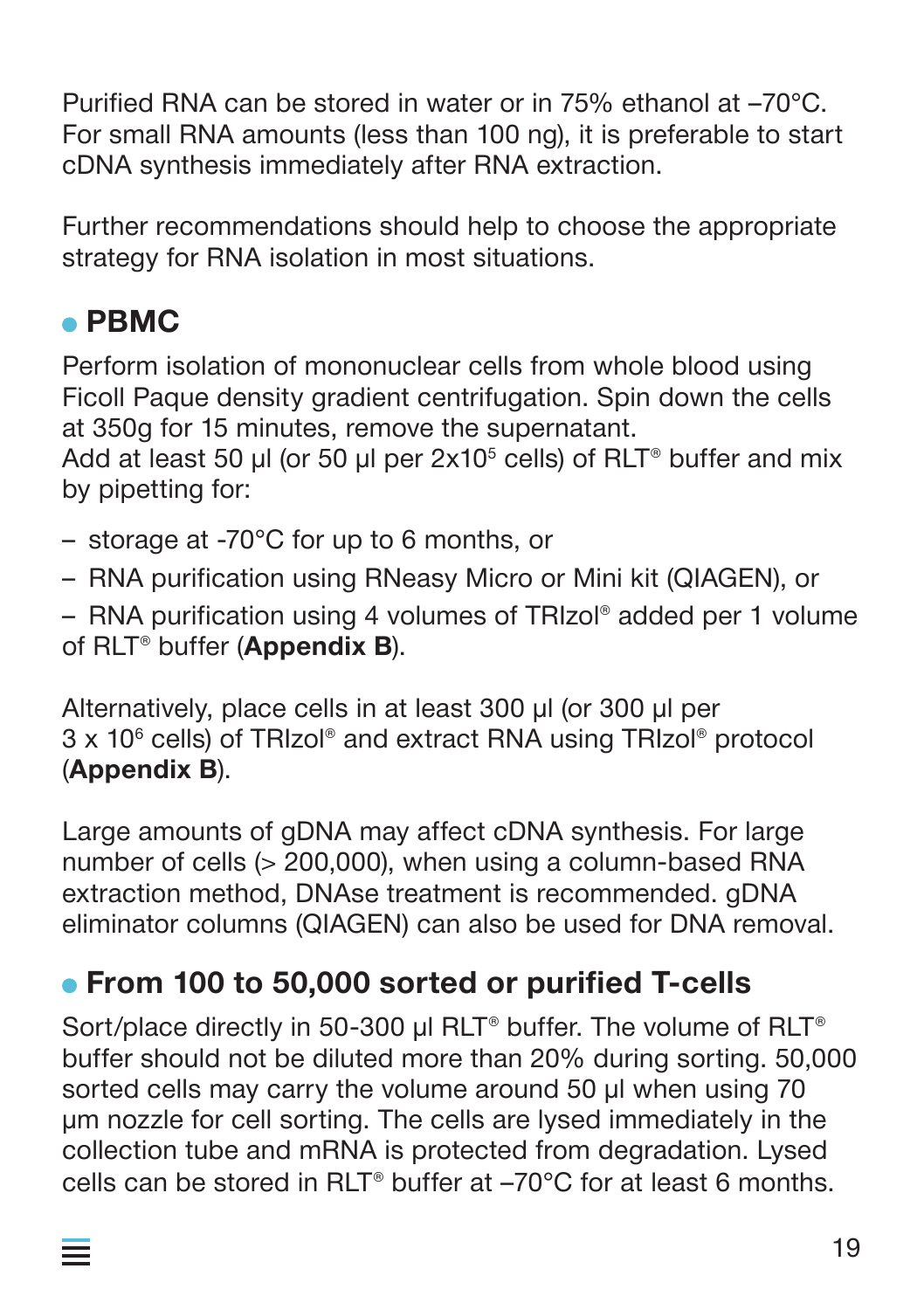Use RNeasy Micro or Mini kit (QIAGEN) for RNA purification. Do not use DNAse.

To obtain maximum number of cDNA molecules for small samples (100–10,000 cells), add 4 volumes of TRIzol® to RLT® cellular lysate and extract RNA using TRIzol® protocol (**Appendix B**).

## **More than 50,000 sorted or purified T-cells**

Sort/place cells into 300 μl of PBS, then spin down the cells at 350 g for 15 minutes, remove the supernatant.

Add at least 50 μl (or 50 μl per  $2x10<sup>5</sup>$  cells) of RLT<sup>®</sup> buffer and mix by pipetting for:

- storage at –70°C for up to 6 months, or
- RNA purification using RNeasy Micro or Mini kit (QIAGEN), or
- RNA purification using 4 volumes of TRIzol® (**Appendix B**). Alternatively, place cells in at least 300 μl (or 300 μl per

3 x 106 cells) of TRIzol® and extract RNA using TRIzol® protocol (**Appendix B**).

Large amounts of gDNA may affect cDNA synthesis. For large numbers of cells (> 200,000), when using a column-based RNA extraction method, DNAse treatment is recommended. gDNA eliminator columns (QIAGEN) can also be used for DNA removal.

## **T cell-containing tissue**

Homogenize fresh tissue. Ideally, obtain a single cell suspension using incubation with DNAse and proteases mixes (such as Liberase™ TL from Roche). Optionally, wash cells with PBS. Immediately proceed with RNeasy Micro kit (QIAGEN) using RLT® buffer or use TRIzol® (**Appendix B**) for RNA extraction.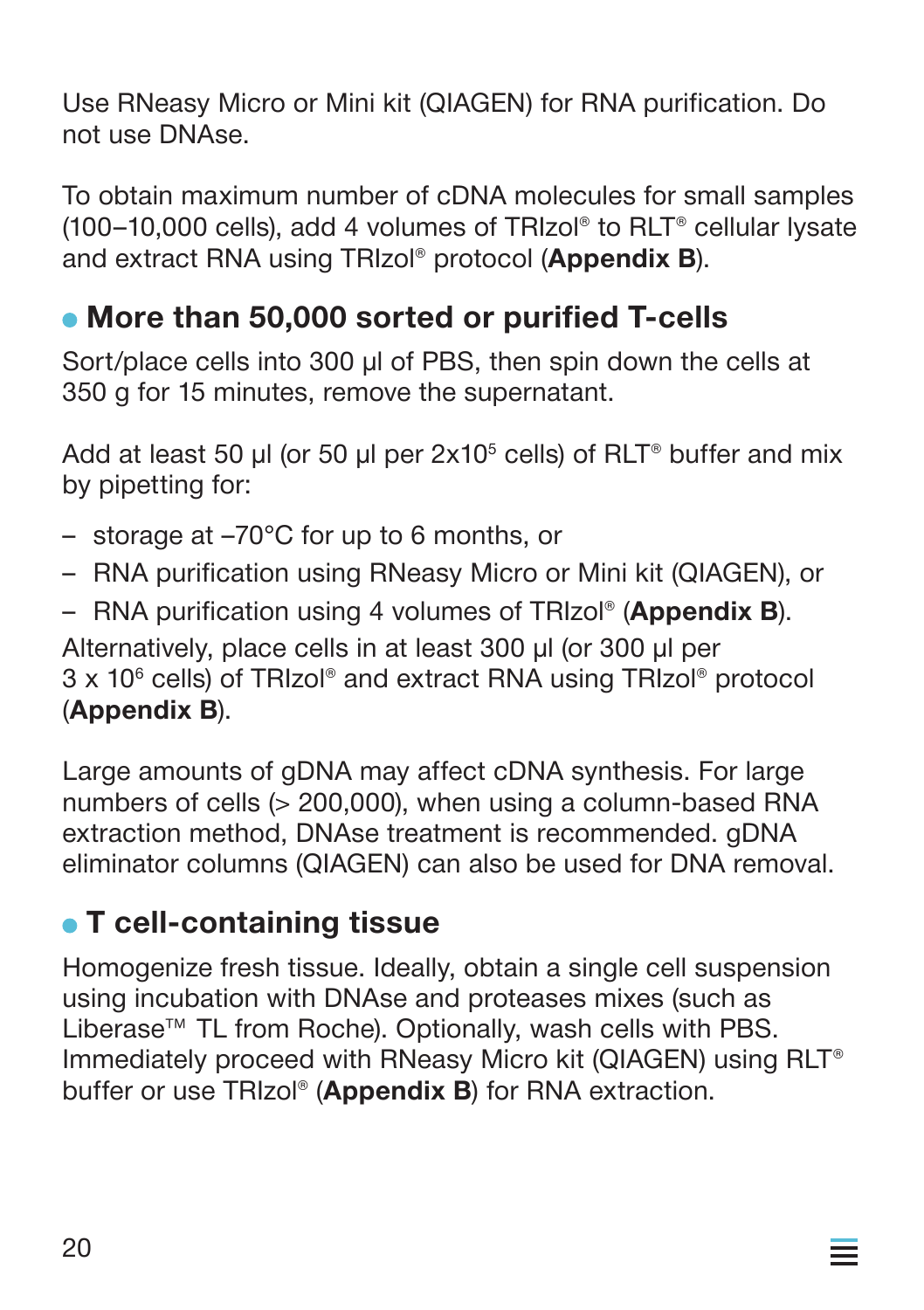## **APPENDIX B: RNA ISOLATION USING TRIZOL®**

■ Lyse cell pellet in TRIzol<sup>®</sup> reagent by repetitive pipetting. Use at least 300 μl of the reagent per **100 – 3 x 106 cells**. For larger cell amounts increase the volume of the reagent according to the proportion of **1 ml per 107 cells.**

● If you have RNA in RLT buffer add 4 volumes of TRIzol® reagent and mix well by vortexing.

• Incubate the homogenized samples for 5 minutes at room temperature.

Add 1/5 volume of chloroform and mix well by vortexing. Incubate tubes at room temperature for 3 minutes.

• Centrifuge the samples at  $> 10,000$  g for 10 minutes at 2 to 8°C, put on ice. After centrifugation, the mixture separates into a lower red, phenol-chloroform phase, an interphase, and a colorless upper aqueous phase. RNA remains exclusively in the aqueous phase.

**• Transfer the colorless aqueous phase without disturbing the** interphase to a fresh tube. Add 1 μl of co-precipitant (Pellet Paint<sup>®</sup> #70748 Merck Millipore or analog) and mix well by pipetting.

• Precipitate the RNA from the aqueous phase by mixing with equal volume of isopropyl alcohol. Incubate samples at 15 to 30°C for 10 minutes and centrifuge at > 10,000 x g for 10 minutes at 2 to 8°C. RNA with co-precipitant forms a visible pellet on the bottom of the tube.

• Remove the supernatant without disturbing the pellet.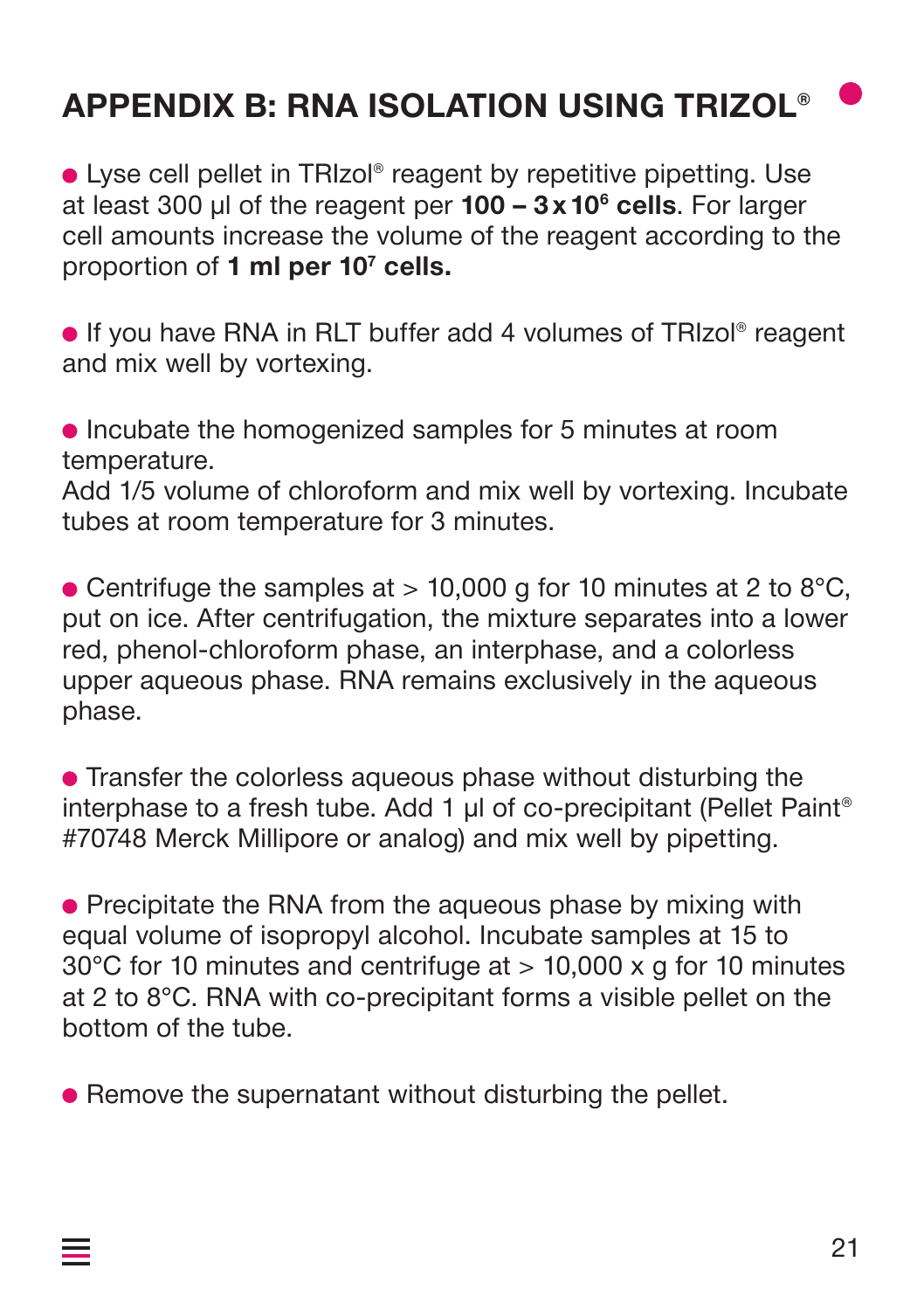## **I. If starting from < 50,000 cells**

• Add 1 ml of freshly prepared 75% ethanol to the RNA pellet. Mix the sample by vortexing and centrifuge at  $> 10,000 \times g$  for 5 minutes at 2 to 8°C. Remove the supernatant.

Dry the RNA pellet completely. It is important, however, not to overdry the pellet as this will decrease its solubility. Dissolve RNA in 10 μl of RNase-free water and **immediately** proceed to cDNA synthesis.

## **II. If starting from > 50,000 cells**

• Add 1 ml of freshly prepared 75% ethanol to the RNA pellet. Mix the sample by vortexing and centrifuge at  $> 10.000 \times g$  for 5 minutes at 2 to 8°C. Remove the supernatant.

 $\bullet$  Repeat this step.

Dry the RNA pellet completely. It is important, however, not to overdry the pellet as this will decrease its solubility. Dissolve RNA in 10 μl of RNase-free water.

● Proceed to cDNA synthesis or store at –70°C for up to one week. For longer storage add 1/10 volume of sodium acetate (3M pH=5,5) and 3 volumes of 96% ethanol, mix well by vortexing. Store at –70°C.